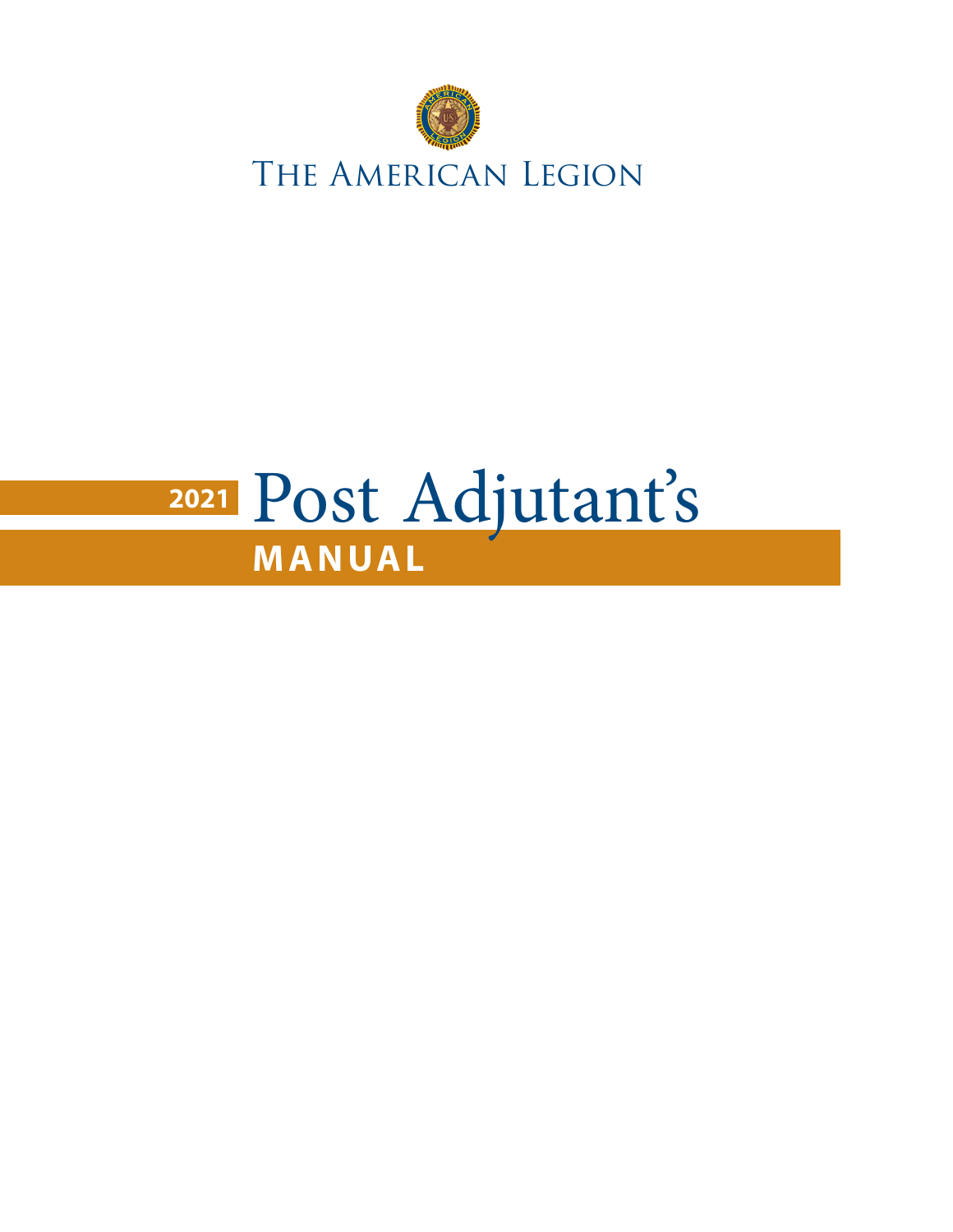

The American Legion

# Post Adjutant's Manual

Published by

**The American Legion National Headquarters**

Internal Affairs & Membership Division

P.O. Box 1055 Indianapolis, IN 46206

**legion.org**

58th Edition

Revised February 2021

#### **Disclaimer of liability**

The American Legion *Post Adjutant's Manual* ("guide") provides the reader with very general information about planning and conducting various programs. This guide is only intended to help assist volunteers and staff. With respect to information contained in this guide, neither The American Legion nor any of its officers, directors or employees make any warranty, express or implied, nor assume any legal liability or responsibility for the accuracy, completeness or usefulness of any information, apparatus, product or process implemented at the post or department level. This guide only constitutes general advice and recommendations for operations based on best practices. Information within the guide stating "shall or must" is based on federal law or federal/IRS regulations and mandates. All other items of information in this guide are general suggestions except for the National Constitution and By-Laws. This guide does not constitute any type of legal advice. If readers have any concerns about anything in this guide, they are strongly advised to contact their respective department and an attorney licensed in their state.

Please see 36 U.S.C. Section 21704: The Corporation (The American Legion) may provide guidance and leadership to organizations (departments) and local chapters (posts) ... but *may not control or otherwise influence the specific activities and conduct of such organizations (departments) and local chapters (posts)*. (emphasis added)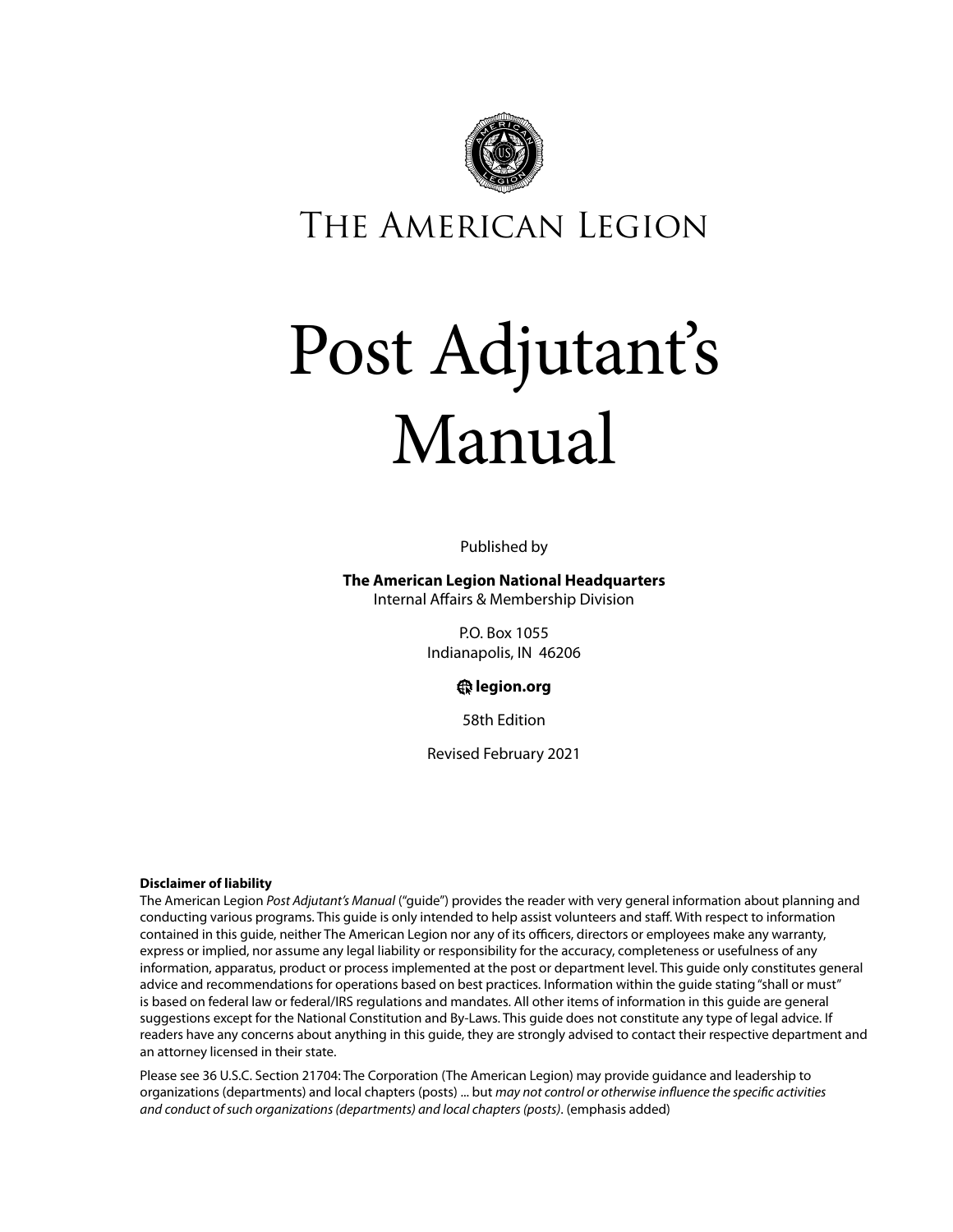### **TABLE OF CONTENTS**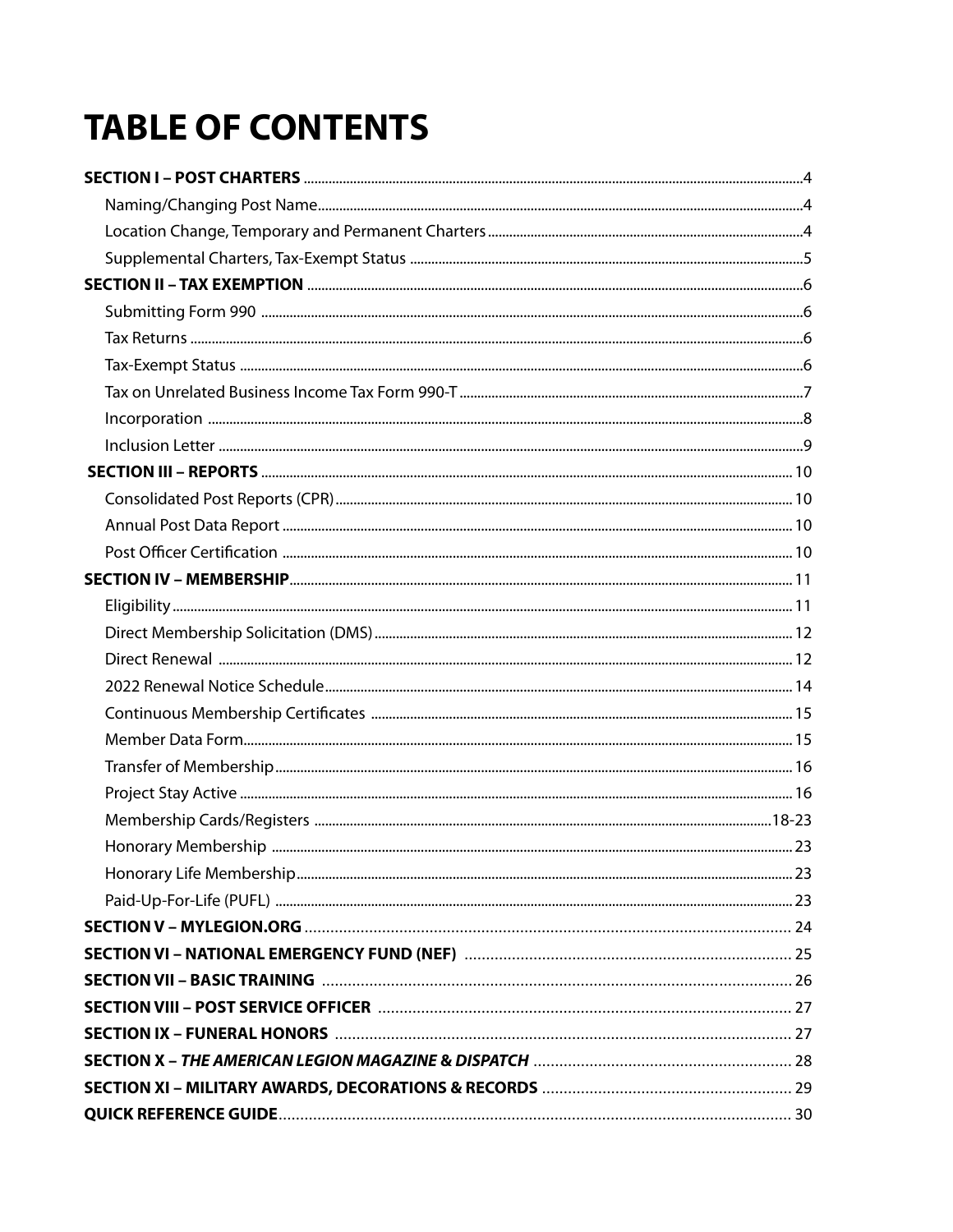### **FOREWORD**

The *Post Adjutant's Manual* is a blueprint to assist in handling the business affairs of the post and to provide efficient and effective service to members. It is a work in progress and will never be complete as long as officers and members in local posts offer suggestions and recommendations.

The national staff does not have answers to every arising problem, but is dedicated to making the job of post adjutants easier and ensuring the long-term growth and stability of The American Legion. By reading the information contained in this manual, the post is better equipped to achieve the objectives of this great organization, which has served America's veterans since 1919.

Together, we are *Veterans Strengthening America!*

# **Adjutant**

*"You have been chosen to assist your commander in the wise and effective administration of that office and to serve not only your fellow Legionnaires, but also those whose relationship to the organization has led them to look for us for guidance and relief. You will find the duties many, varied, and at times taxing of your crowded hours and resources. The successful accomplishment of our programs depends, to a great extent, upon you and your performance of the duties of your office."* 

– Charge from the installation ceremony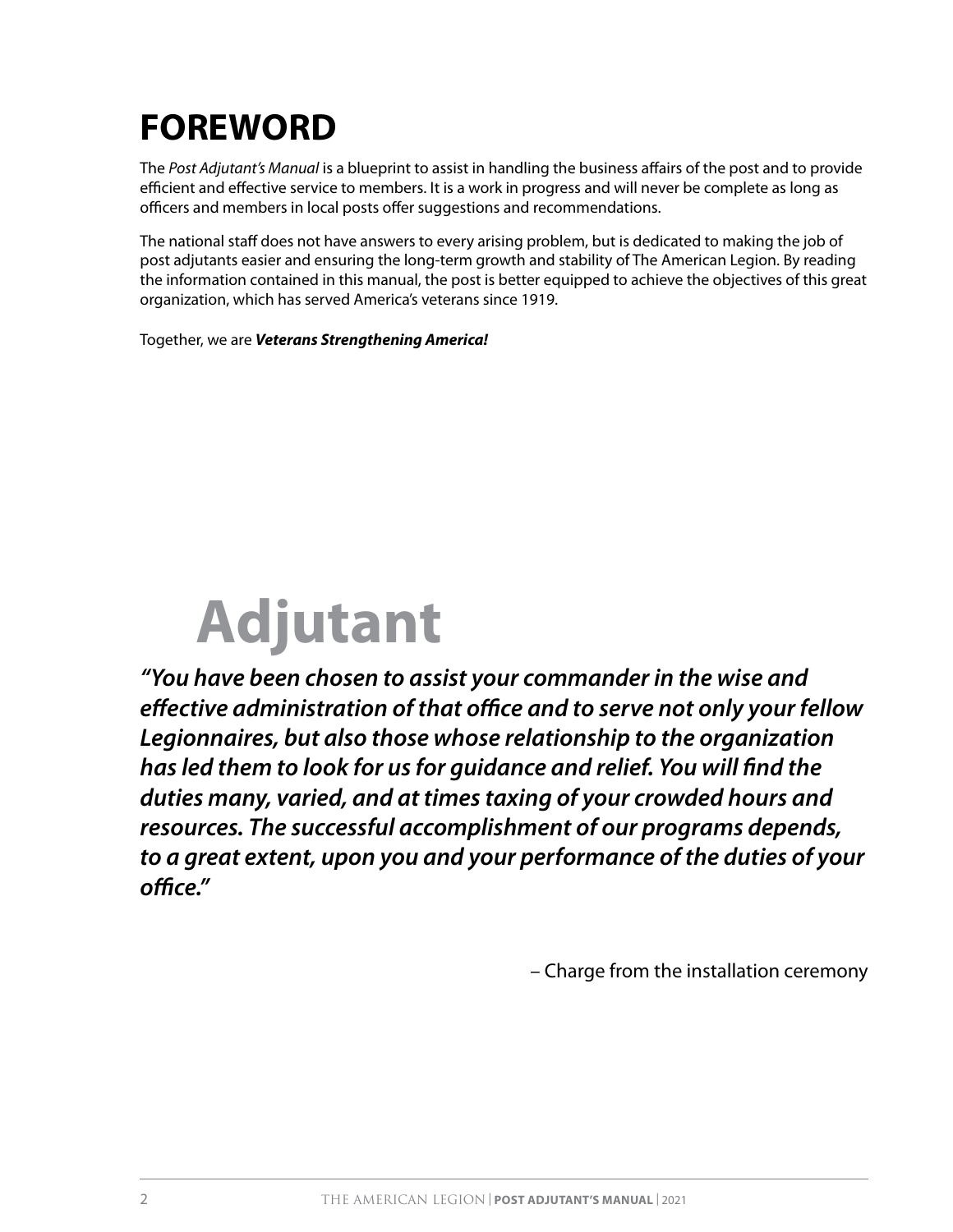#### **The adjutant's job**

The post adjutant is not just a recorder of minutes at a meeting; the role requires a lot more. The adjutant is similar to a first sergeant of a military unit, around whom all post activities revolve. Many posts retain a good adjutant in office over a period of years as opposed to a one-year position.

The adjutant should provide continuity for the post. While the commander's duties are largely inspirational and executive, an adjutant's duties are administrative. The commander navigates the ship, but the adjutant is the engineer who runs the ship's machinery and keeps the vessel on an even keel. The adjutant is the personnel officer and personal point of contact for individual members of the post. The adjutant keeps membership records and minutes of meetings, assists the work of other officers and committees, and publishes official orders, announcements and instructions.

The adjutant's office is the conduit for communication with all levels of the organization and a hub for all post activities. The adjutant assists new officers and committees in getting started with their work and completing their endeavors.

#### **Suggestions for the adjutant**

The only indispensable qualifications are honesty and willingness. The new adjutant should go through all post records at the earliest opportunity. The constitution and by-laws, minutes of meetings, and reports of officers and committees will give insight into the post's policies and traditions. Communication from department headquarters and National Headquarters will provide additional information and instructions. Department headquarters and staff can be extremely useful tools to an adjutant.

Meeting minutes should be typed, printed and kept as a permanent record of activities. All reports of officers and committees should be included in the minutes of the meeting to which they are submitted to assure they are made part of the permanent record.

#### **Bulletins and periodicals**

Members will inquire about everything concerning their connection with The American Legion. The post should provide members with the information needed to fully engage with the organization. The adjutant conveys information and instructions through regular communication.

Copies of *The American Legion Magazine* as well as department and post periodicals, if any are published, should be kept and made available to members.

Bulletins are periodically mailed to post commanders and adjutants. The adjutant should forward applicable information to each committee chair. The department headquarters' official contact with the post is the commander and adjutant. The adjutant should forward communications received from department headquarters and National Headquarters to all members.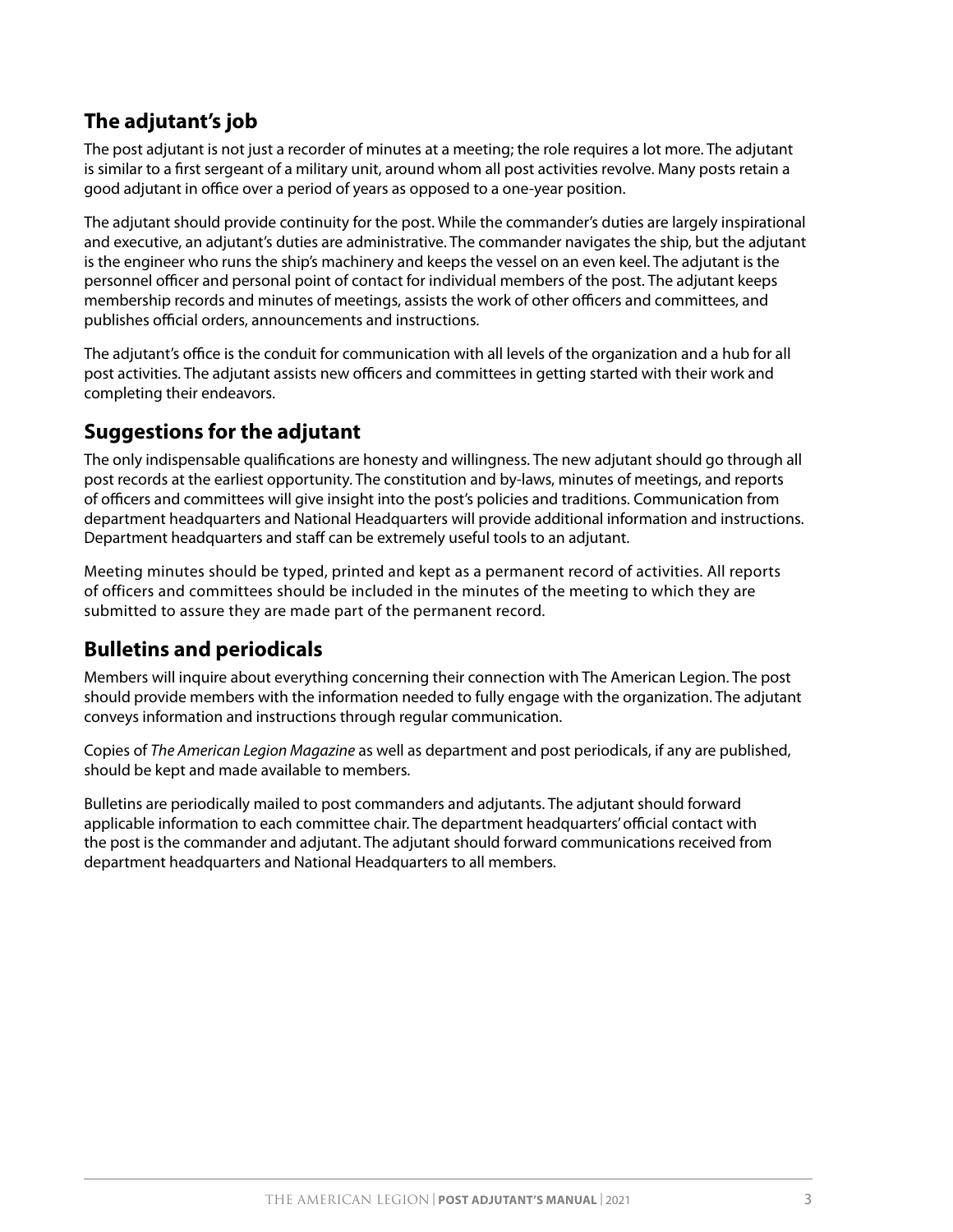### **SECTION I – POST CHARTERS**

- **Naming a post**
- **Change of post name**
- **Location change**
- **Temporary and permanent charters**
- **Supplemental charters**

#### **Naming a post after an individual and/or name changes**

For a post to be named after a person the individual must be deceased and the post must have the family's written permission to use the name. If naming the post after an individual when establishing a charter, attach the letter with the application. If changing the name when applying for a permanent charter or after the permanent charter has already been established, send a copy of the minutes or the resolution, or both, to department headquarters. The department will request a name change to the Department Executive Committee (DEC) for approval. Following approval, the department will request the name change from National Headquarters.

The Sons of The American Legion squadron name will always reflect the American Legion post's name.

#### **Location change**

If a post requests a location change, a letter from the post adjutant, commander or an authorized representative must be sent to department headquarters, and the department will request the location change. The letter must include a copy of the minutes or resolution, or both, and identify the old and new locations. The department will forward the location change request to National Headquarters.

#### **Temporary and permanent charters**

Any group of eligible veterans may apply for a post charter from the national organization through department headquarters after meeting all department requirements. The department executive committee shall determine the minimum membership and starting composition of a post.

A temporary charter application is to be filled out with a copy for the post, department headquarters and National Headquarters. The name of the new post on the temporary charter may be changed when the permanent charter application is submitted.

The organizer of the post must sign all three copies and list his or her address, unless an address has been established for the post. The organizer's address is used for the post's mailing address until the post has a permanent address. An Annual Post Data Report **(see page 10)** is sent with the temporary charter to the post, asking the dues amount, permanent address and dues mailing address, if different than the permanent address.

After a post has functioned with a temporary charter for a minimum of 90 days, it may apply for a permanent charter. This form, available from the department, is filled out and sent to department headquarters to be signed and forwarded to National Headquarters for the issuance of the charter. For more information on these procedures, contact the department headquarters.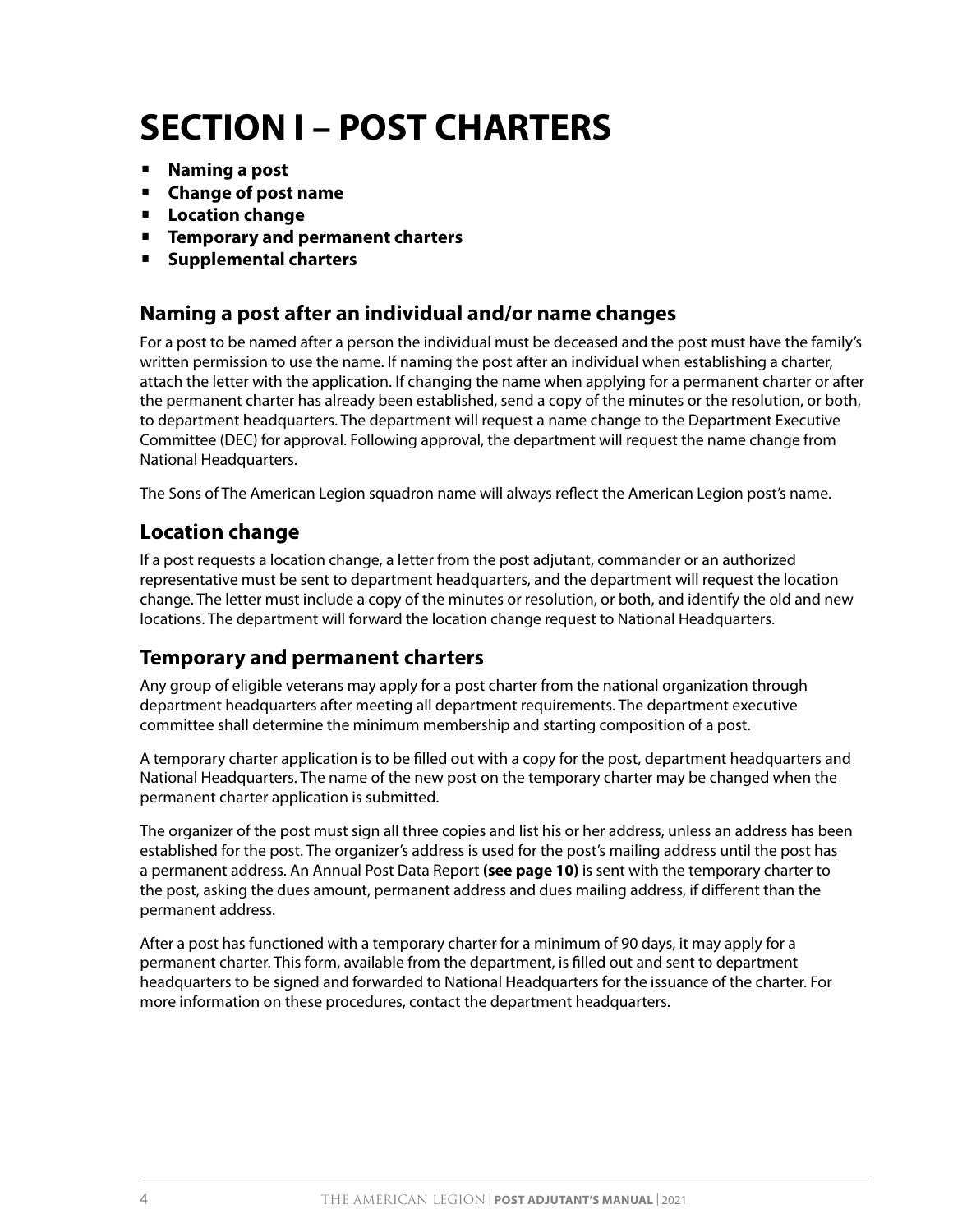#### **Supplemental charters**

When a post becomes incorporated, it is necessary to apply for a supplemental charter. When a post incorporates and changes its name, the change is enough for it to be considered by the government as a new entity, thereby requiring an Employer Identification Number (EIN).

The incorporation of a post modifies the information sent in on the earlier inclusion letter reporting the post name to the national organization. The legal name of the post will appear on the incorporation papers or corporate charter with the state in which it is located. A change in the name, even just adding "Inc.," will be reported to the IRS.

The national organization must maintain the correct, legal and accurate post name exactly as it appears on the corporate charter from the state on this report to the IRS. Send any changes to National Headquarters so the IRS records will remain up-to-date and the post can avoid any IRS issues.

When submitting a supplemental charter form, attach a copy of the post's Articles of Incorporation, issued by the state. This supplemental charter form is available from the department headquarters.

If the name of the post charter changes while a supplemental charter is in place, the supplemental charter will be null and void. A new supplemental charter application and articles of incorporation will need to be submitted to the national organization by way of the department headquarters to reflect the new name of the post charter.

If a post becomes incorporated and makes the appropriate application to National Headquarters as evidence of this action, it will be issued a supplemental charter, properly attested by the duly authorized officers of the department and National Headquarters.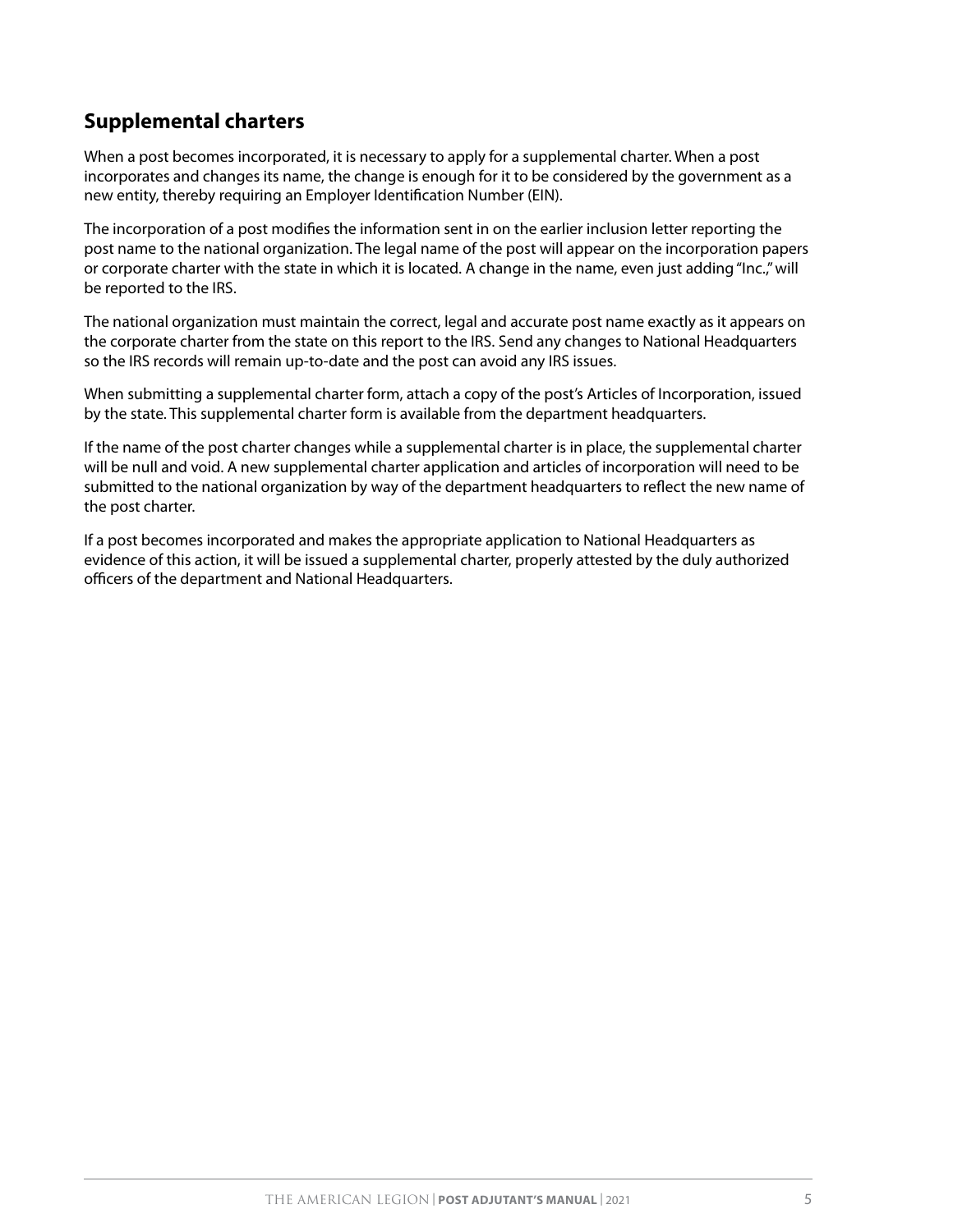### **SECTION II – TAX EXEMPTION**

- **Submitting Form 990**
- **Tax returns**
- **Tax-exempt Status**
- **Tax on unrelated business income (Form 990-T)**
- **Incorporation**
- **Inclusion letter**

#### **Submitting Form 990**

Federal tax regulations require every subordinate American Legion post obligated to file an annual information return (Form 990), or maintaining a bank account, to have an Employer Identification Number (EIN).

The American Legion is tax-exempt under Section 501(c)(19) of the Internal Revenue Code of 1954, as amended. Every post needs to obtain an EIN from the government. All newly chartered posts receive an SS-4 form in a new post kit prepared and sent by National Headquarters. The instructions should be closely followed in completing and submitting the SS-4 form.

When the post receives the EIN, send a copy of the number and the inclusion letter (also in the packet) to National Headquarters so the post may be listed as a tax-exempt charter of The American Legion.

A listing of all new posts, including updates, is sent to the IRS on Sept. 30. The bank and various vendors will also need this number, so protect it.

It is immaterial that the post has no employees. Federal tax regulations require that every subordinate unit required to file an annual information return (Form 990) have an EIN. Failure to furnish The American Legion's national judge advocate with an EIN and a completed inclusion letter (**see page 9**) will result in the post not being included in the organization's application for tax exemption.

#### **Tax returns**

In order that the post may be included in the blanket application for tax exemption from the payment of federal income tax, filed by the national organization with the Internal Revenue Service, it is necessary that the post supply to the Office of the National Judge Advocate the following information:

- 1. The inclusion letter **(see page 9)**, executed by the post commander, authorizing the national organization of The American Legion to include the post in its blanket application for exemption from the payment of federal income tax.
- 2. Employer Identification Number (EIN) To secure this number, the post commander should execute Form SS-4 and file it immediately with the IRS district director in the post's geographical area, who, in return, will furnish the post its EIN. Immediately upon receipt of this number, it should be furnished to The American Legion's national judge advocate. Form SS-4 is available from the IRS district director in your area.

#### **Tax-exempt status**

The American Legion's federal tax-exempt status has undergone some changes as the result of legislation signed into law. On Aug. 9, 1972, President Richard Nixon signed H.R. 11185, which became Public Law 92 -418. Section I of PL 92-418 did two things:

1. It created a separate exemption category for war veterans organizations and their auxiliaries.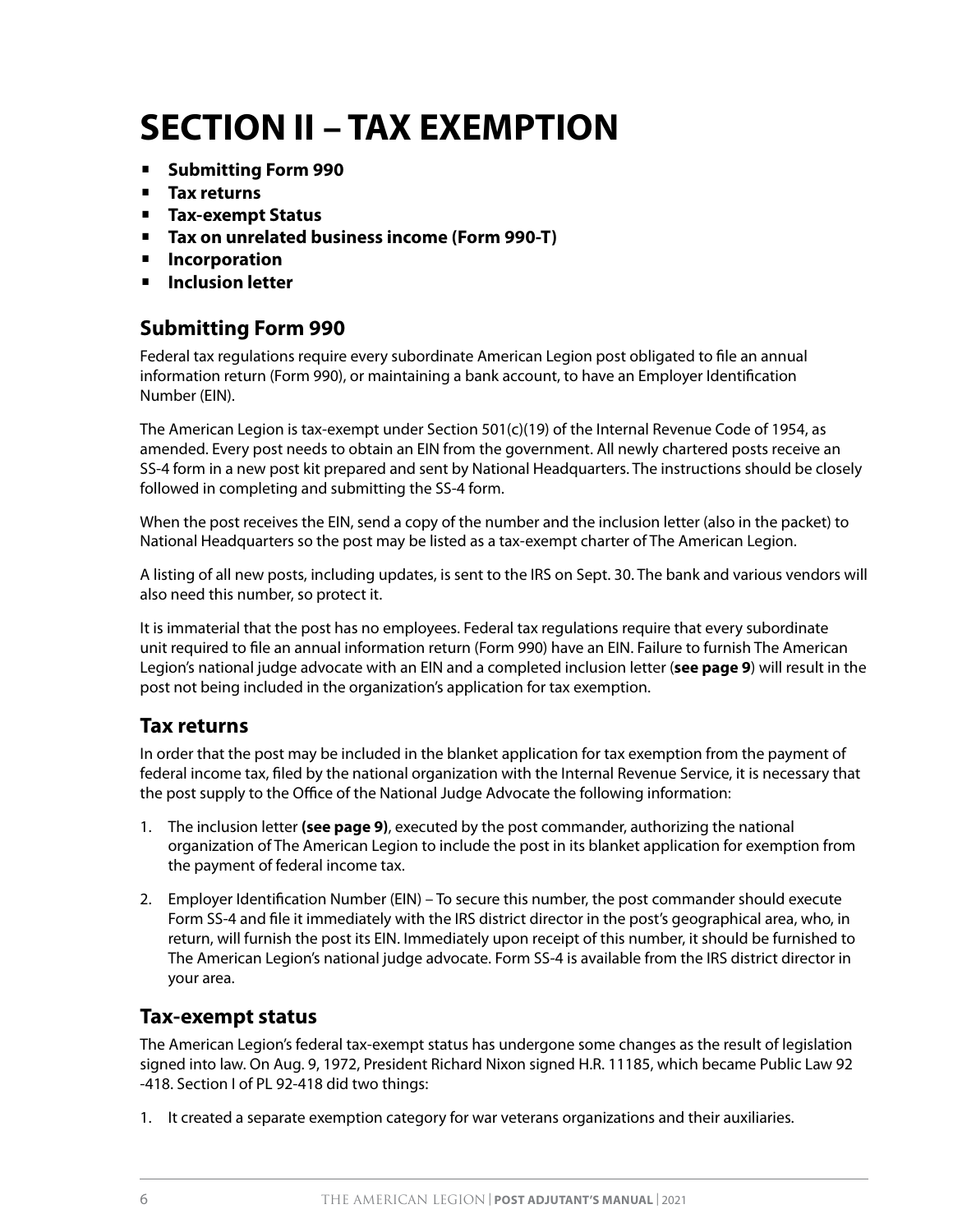2. It provided that income a war veterans organization receives from ensuring its members and their dependents is not subject to the unrelated business income tax, to the extent the income is used or set aside for insurance benefits or for religious, charitable, education and other purposes.

Prior to the enactment of PL 92-418, Section 501(c) of the Internal Revenue Code, as amended, provided for 18 categories of organizations exempt from payment of federal income tax. The American Legion and its component departments and posts were excepted under Section 501(c)(4), and classified as civic leagues or organizations not organized for profit but operated exclusively for the promotion of social welfare.

PL 92-418 added a new, separate exemption category – veterans organizations and their auxiliaries – to the list of organizations exempt from tax under Section 501(c) of the Internal Revenue Code. The new provision, Section 501(c)(19), was amended in 1982 by Public Law 97-248 into its present form, which defines a veterans organization as a post or organization of past or present members of the U.S. Armed Forces, an auxiliary unit or society of such post or organization, or a trust or foundation for any such post or organization:

- A. organized in the United States or any of its possessions,
- B. at least 75 percent of the members of which are past or present members of the U.S. Armed Forces and substantially all of the other members of which are individuals who are cadets or are spouses, widows, or widowers of past or present members of the U.S. Armed Forces or of cadets, and,
- C. no part of the net earnings of which ensures to the benefit of any private shareholder or individual.

#### **Tax on unrelated business income (Form 990-T)**

Prior to the enactment of the Tax Reform Act of 1969, there was no tax on the insurance activities of veterans organizations since the unrelated business income tax did not apply to the social welfare organizations and social clubs. However, the 1969 Act extended the application of the unrelated business income tax to virtually all exempt organizations, including social welfare organizations (as The American Legion was then categorized) and social clubs.

By virtue of the Tax Reform Act of 1969, The American Legion, its component departments and posts, as civic leagues, are subject to the imposition of an unrelated business income tax. The term "unrelated trade or business" means any trade or business the conduct of which is not substantially related (aside from the post's need for income or funds, or the use it makes of the profits derived) to the exercise or performance by the post of its charitable, educations, or other functions constituting the basis for its exemption. Since various deductions may be allowed against such taxable income, the post should consult a tax adviser knowledgeable in tax matters. This is generally a CPA or attorney.

PL 92-418 provides a special rule for veterans organizations concerning the income they receive from providing insurance benefits for their members or the dependents of their members. This special rule excludes from the unrelated business income tax any amounts attributable to payments for life, accident, or health insurance with respect to members of veterans organizations or their dependents to the extent these amounts are set aside for the purpose of either providing for the payment of insurance benefits or for religious, charitable, scientific, literary, education, etc., purposes (the purposes specified in Section 170(c)(4) of the code).

Another special rule was added by the Tax Reform Act of 1986. Under the act, if as part of a solicitation of charitable contributions, articles costing in the aggregate less than \$5 per year are distributed without the consent of the recipient who did not request them and the articles are accompanied by a request for a contribution and a statement that the articles may be retained by the recipient whether or not a contribution to the soliciting organization is made, such distribution and the proceeds will generally not be considered unrelated business activities and/orincome. This is done by a new section to the tax code: 26 U.S.C. Section 513(h).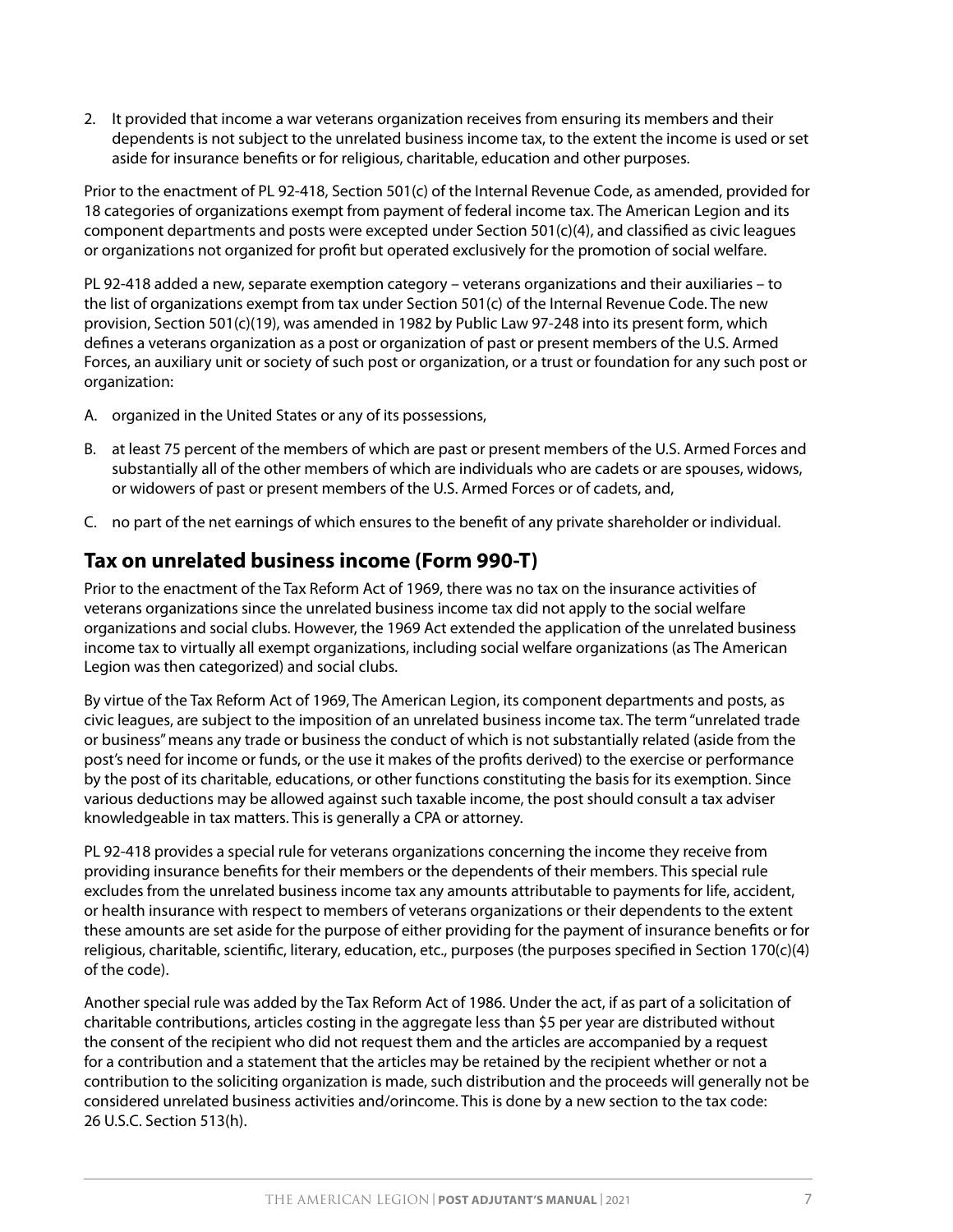If the post is regularly carrying on a business activity, or soliciting, selling, and publishing advertising in any of its publications, it is subject to the tax on unrelated business income. In such instances, the post is required to file a Form 990-T – "Exempt Organization Business Income Tax Return" – in addition to Form 990.

If the post is carrying on any activity that might be subject to the imposition of the unrelated business income tax, it should institute accounting procedures that clearly identify exempt income and unrelated business income and the expenditures thereof. If the post is in doubt concerning the applicability of the unrelated business income tax to any of its activities, it should consult an accountant knowledgeable in the tax field. As noted above and for further information about unrelated business income, contact the IRS for its publications and consult a tax adviser (generally a CPA or attorney) familiar with the details of the post's finances.

#### **Incorporation**

It is recommended that posts incorporate in the states in which they are located. Such action helps to protect their individual members from liability and generally makes the holding of real estate a much easier matter.

Incorporation of a post is a simple matter. The cost of incorporation is small, particularly for nonprofit corporations. As a general rule, statutes in several states govern the requirements for incorporating a nonprofit entity. In most states, application is made to the secretary of state of the state concerned. Usually, the application is not complicated.

The department can assist the post in its desire to incorporate by offering assistance and guidance in the preparation of the necessary application. Normally a post incorporates after it receives its permanent charter.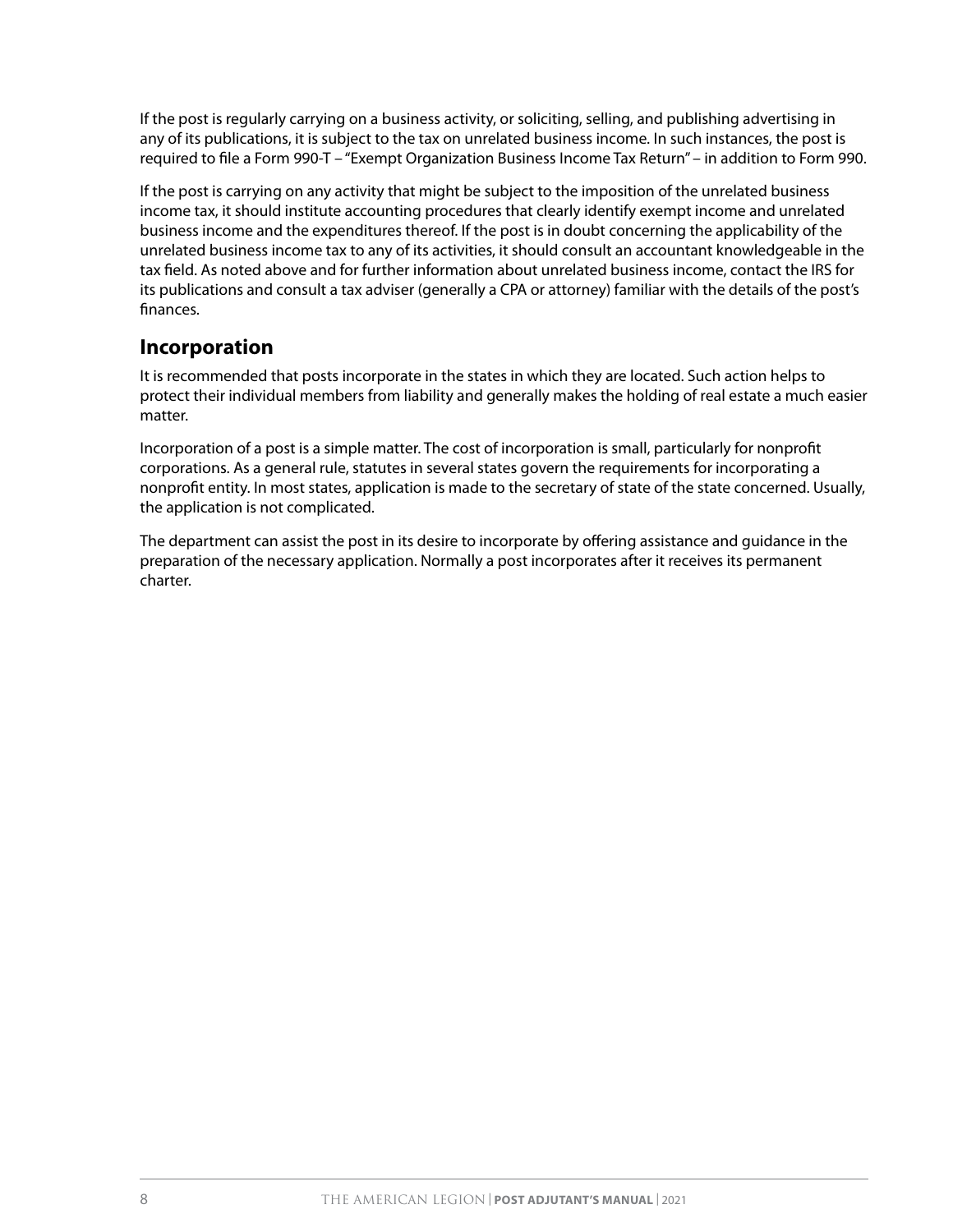#### **Inclusion letter**

\_\_\_\_\_\_\_\_\_\_\_\_\_\_\_\_\_\_\_\_\_\_\_\_\_\_ Date

The American Legion P. O. Box 1055 Indianapolis, IN 46204

#### **Attn: National Judge Advocate**

Dear Sir:

The undersigned, a duly authorized office of \_\_\_\_\_\_\_\_\_\_\_\_\_\_\_\_\_\_\_\_\_\_\_\_\_\_\_\_\_\_\_\_\_\_\_\_\_\_\_\_\_\_\_\_\_\_\_\_\_\_\_\_

\_\_\_\_\_\_\_\_\_\_\_\_\_\_\_\_\_\_\_\_\_\_\_\_\_\_\_\_\_\_\_\_\_\_\_\_\_\_\_\_\_\_\_ Post No. \_\_\_\_\_\_\_\_\_\_\_\_\_\_\_\_\_\_\_\_\_\_\_\_\_\_\_\_\_\_\_\_\_\_\_\_\_\_

Department of \_\_\_\_\_\_\_\_\_\_\_\_\_\_\_\_\_\_\_\_\_\_\_\_\_\_\_\_\_\_\_\_\_\_\_\_\_\_\_\_\_\_, does hereby authorize the National Organization of The American Legion to include it in its application to the Department of Internal Revenue for a group exemption letter so that this Post may be exempt from the payment of Federal Income Tax under the provisions of Section 501(c)(19) of the Internal Revenue Code of 1954, as amended.

#### **POST EMPLOYER IDENTIFICATION NUMBER**

Sincerely,

Post commander

\_\_\_\_\_\_\_\_\_\_\_\_\_\_\_\_\_\_\_\_\_\_\_\_\_\_\_\_\_\_\_\_\_\_

\_\_\_\_\_\_\_\_\_\_\_\_\_\_\_\_\_\_\_\_\_\_\_\_\_\_\_\_\_\_\_\_\_\_

\_\_\_\_\_\_\_\_\_\_\_\_\_\_\_\_\_\_\_\_\_\_\_\_\_\_\_\_\_\_\_\_\_\_

Post name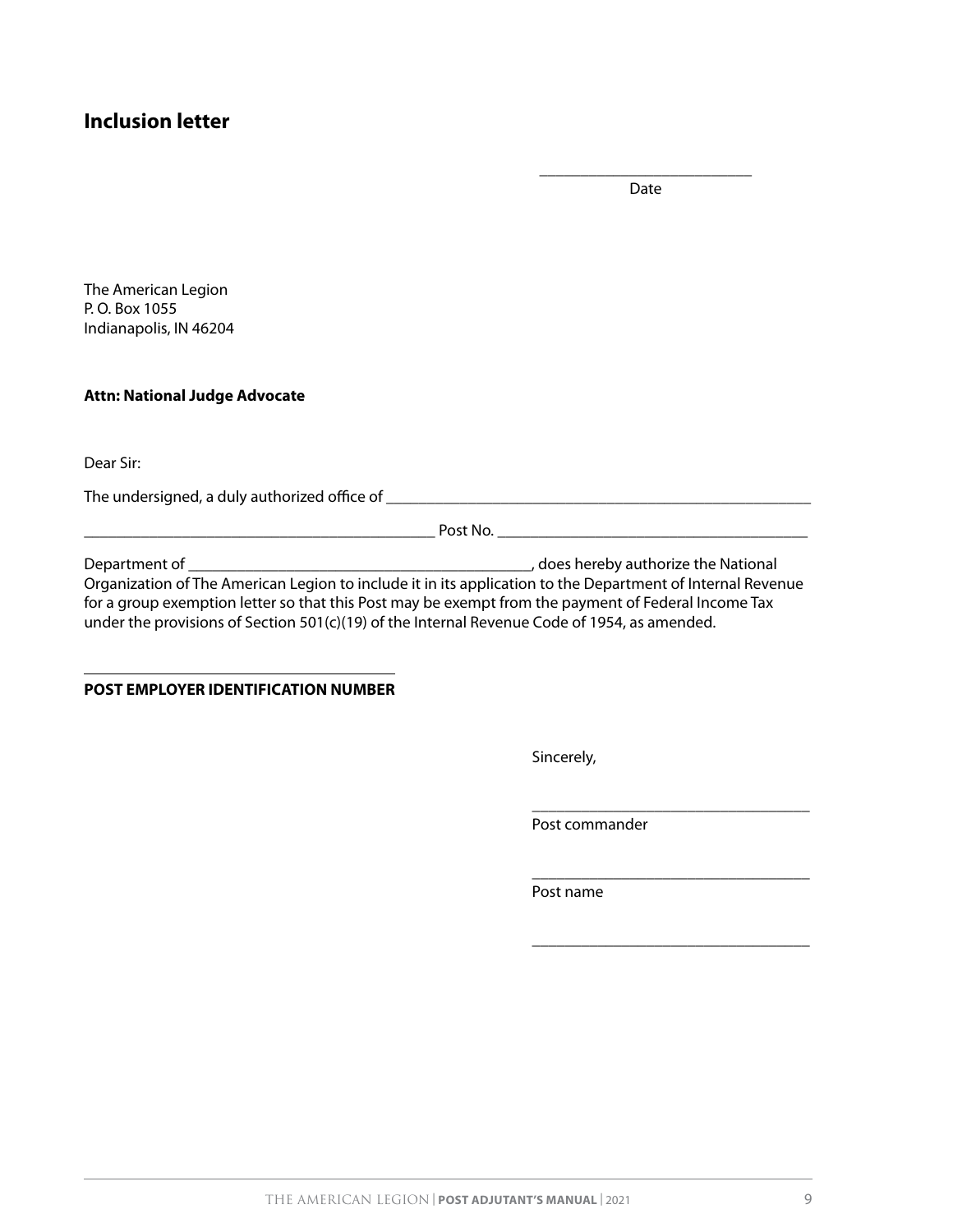### **SECTION III – REPORTS**

- **Consolidated Post Reports (CPR)**
- **Annual Post Data Report**
- **Post Officer Certification**

#### **Consolidated Post Report (CPR) form**

The Consolidated Post Report (CPR) was established in 1975 to assist departments in the documentation of the various activities a specific post has done during the 12-month reporting period, June 1 through May 31. The CPR may be the most important document the post will complete all year. Updates can be made to the CPR throughout the year and saved on **MyLegion.org**. When the report is complete, click "Submit" and print a copy for the post records.

A CPR is sent to each post from department headquarters requesting data on the post's programs and activities. Submitted reports are included in a final report presented to Congress each year by the national commander as justification for The American Legion's nonprofit status and to elaborate on what the organization does in local communities. The deadline for department submission of the CPR to National Headquarters is July 1. Check with the department for its submission date. The CPR form may also be completed on **MyLegion.org (see page 24)** and is available for download at **[legion.org/publications](http://www.legion.org/publications)** under "Internal Affairs."

If the post had projects, activities or events that cannot be adequately covered on the report form, attach a written description with pictures and articles. The narrative report will be reviewed by personnel at National Headquarters. Each post has a story to tell, and when we speak collectively the message of our story is magnified.

#### **Annual Post Data Report**

Throughout the year, national staff will contact posts regarding membership renewals, awards, *Dispatch* subscriptions, veterans issues and other important information. In February, the Annual Post Data Report is mailed to department headquarters for distribution to posts. Each form is pre-printed with current contact information from National Headquarters' data system. This pre-printed form for the post is sent for annual spring reporting. When there is a change, notify department headquarters, which will forward the change to National Headquarters. All changes must first go through department headquarters for processing. Any changes received by National Headquarters directly from a post will be returned with no action taken.

#### **Post officer certification**

It is critical for the post adjutant to report all post officers to department headquarters immediately after election. The department may furnish a special reporting form or the post may receive reporting forms provided to the department by National Headquarters. All national mailings are addressed to post officers. It is imperative that all contact information for post officers be up-to-date and correct.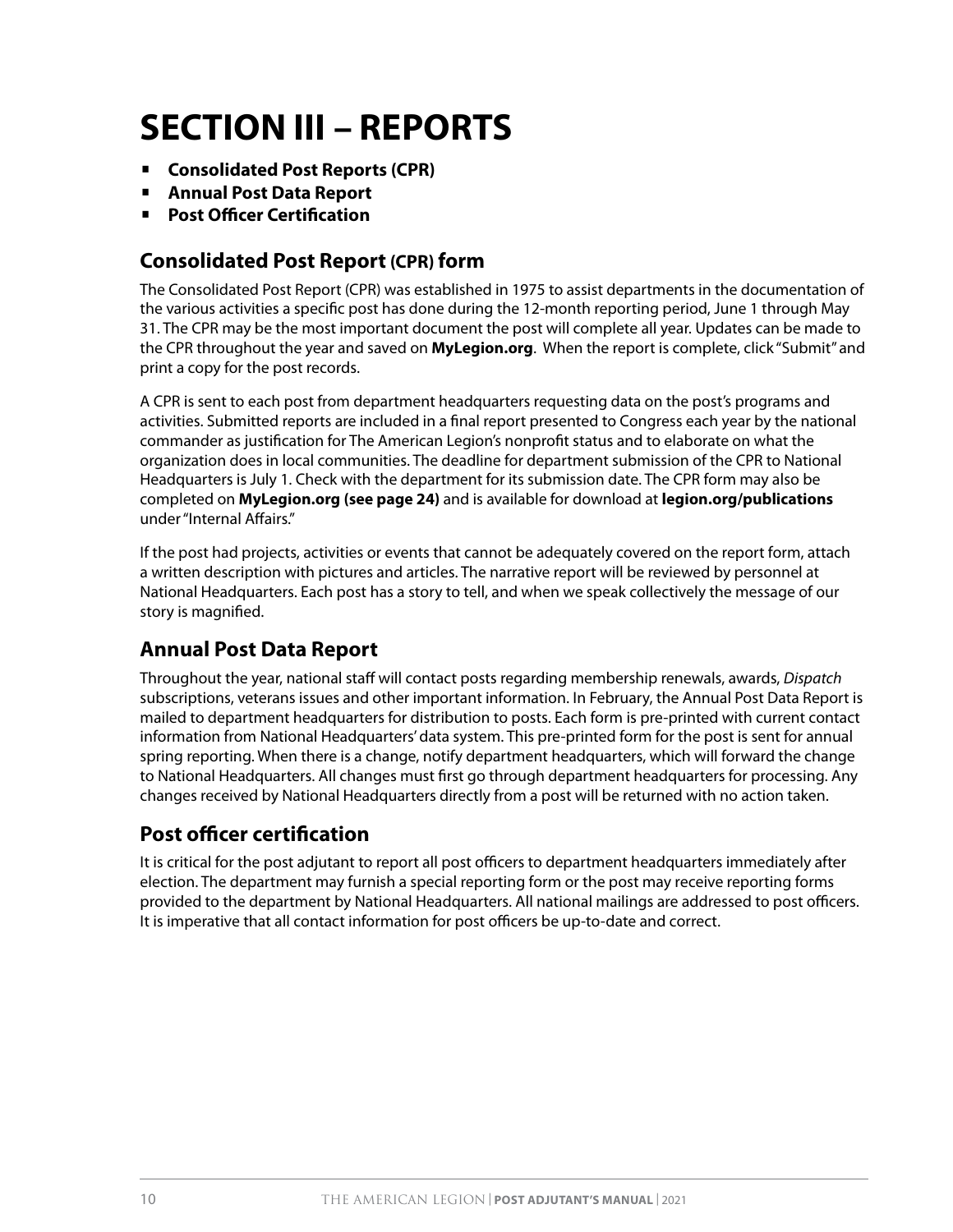### **SECTION IV – MEMBERSHIP**

- **Eligibility**
- **DMS**
- **Renewals**
- **Cards**
- **Rosters**

#### **Eligibility**

As provided in the Constitution, Article IV, Section 1: Any person shall be eligible for membership in The American Legion who was a member of the Armed Forces of the United States and assigned to active duty at some time during any of the following periods: April 6, 1917, to November 11, 1918, and December 7, 1941, to the date of cessation of hostilities as determined by the government of the United States; all dates inclusive, or who, being a citizen of the United States at the time of his entry therein, served on active duty in the armed forces of any of the governments associated with the United States during any of said periods; provided, however, that such service shall have been terminated by honorable discharge or honorable separation, or continued honorably during or after any of said periods; provided, further, that no person shall be entitled to membership who, being in such service during any of said periods, refused on conscientious, political or other grounds to subject himself to military discipline or unqualified service.

Section 2. There shall be no form or class of membership except an active membership, and dues shall be paid annually or for life.

Section 3. No person may be a member at any one time of more than one post.

Section 4. No person, who has been expelled by a Post, shall be admitted to membership in another Post without the consent of the expelling Post, except that where such consent has been asked for and denied by such Post, he may then appeal to the Executive Committee of the Department of the expelling Post for permission to be admitted to membership in another Post, and shall be ineligible for membership until such permission is granted.

#### **National Guard, reserve eligibility**

Members of the National Guard and reserves are required to meet the same eligibility requirements as federal active-duty veterans.

To be eligible, the National Guard member or reservist must have served at least one day on federal active duty during any of the delimiting periods as set forth in Article IV, Section 1 of the American Legion Constitution. The person must either have an honorable discharge or currently be serving either in the Guard, reserve or on federal active duty.

**Note:** A DD 214 is issued for the time on federal active duty only if the reserve component member has been on Title 10 status for 180 days. A DA-1059 is issued for completion of a school with a character type of discharge. All reserve components send their members to basic training using Title 10, Subsection 672/12301 orders.

#### **National Guard (example)**

If a traditional National Guard soldier or airman (i.e., one never stationed with an active-duty unit) performed basic training during The American Legion's eligibility period, he or she would qualify for membership because that time on active duty was federal Title 10 duty.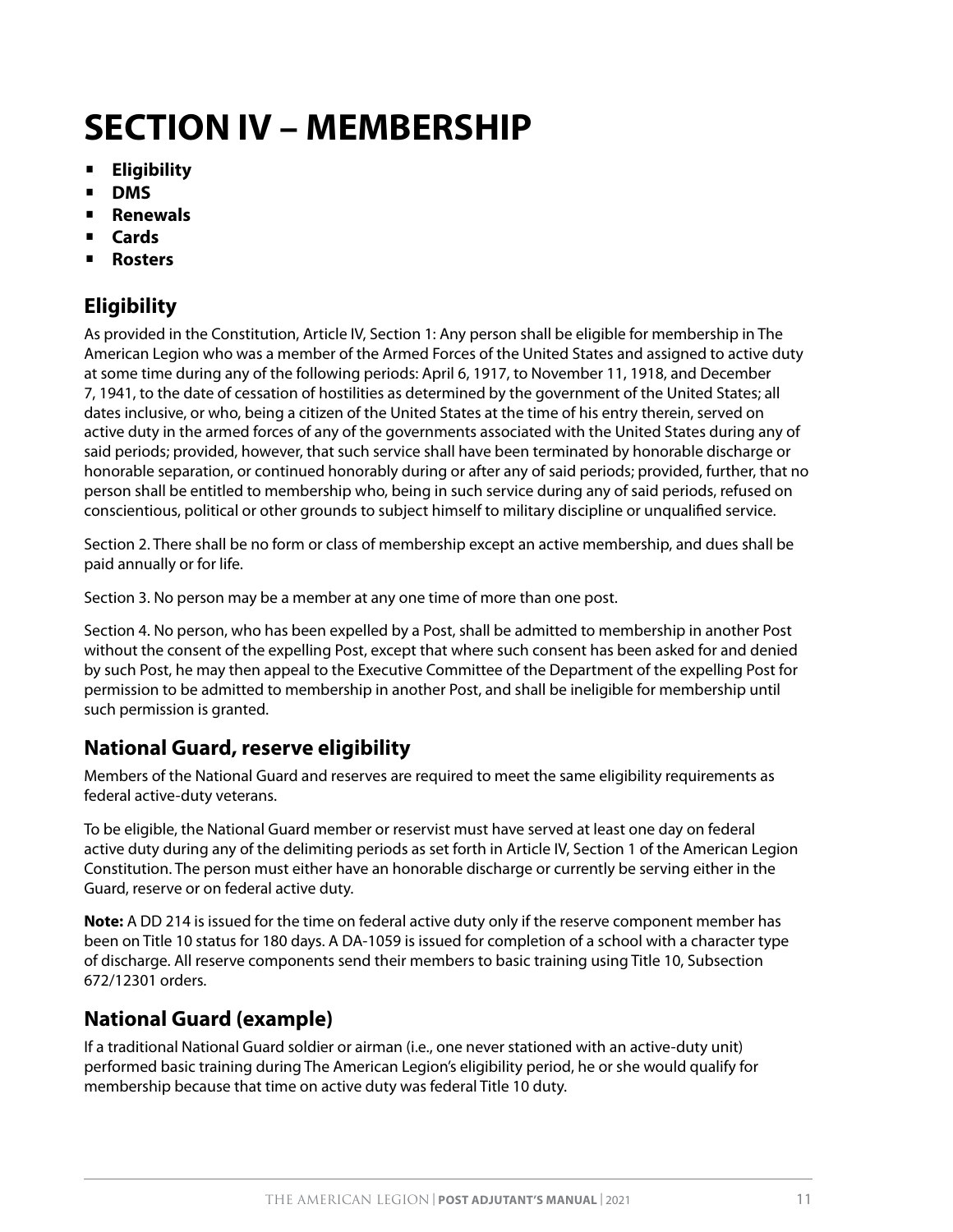Two-week annual training (AT) does not usually qualify one for membership, but if AT was under federal control, going out of country for two weeks to drill, those orders were federal orders. The soldier/airman would not have a DD 214 (see note above), but would have a copy of the orders qualifying the reservist as for membership.

#### **Reserve (example)**

If a traditional reservist (i.e., one never stationed with an active-duty unit) performed basic training during one of The American Legion's eligibility period, that servicemember would qualify for membership because that time on active duty was federal Title 10 duty.

This reservist would not have a DD 214, but would have a copy of the orders qualifying that person for membership. All reservists are under federal control, so all their orders are Title 10, Subsection 270. These do not qualify a reservist for American Legion membership, but if the reservist receives Title 10, Subsection 672 or 12301 orders that would be active-duty service qualifying him or her for membership.

As with all membership eligibility, if further clarification is needed, contact the department headquarters. Reserve component servicemembers are a large and growing pool of eligible members.

#### **Direct Membership Solicitation (DMS)**

The Direct Membership Solicitation (DMS) program is a form of direct marketing used to solicit membership in The American Legion. Mailing lists are rented from commercial list brokers and compared to our membership files to remove the names of members from the rented lists.

Contacted prospects wishing to join complete an application form, certifying dates of service in the U.S. Armed Forces, character of discharge, branch of service and birth date, then submit the form with payment. National Headquarters sends a membership card signed electronically with the signature of the national adjutant, a welcome letter, and other information. These new members are placed into the department headquarters post of their state in accordance with the current policies of the National Executive Committee.

Lists of the DMS or headquarters post members in the area are available from department headquarters or through **MyLegion.org**. Utilizing these lists is an excellent way to increase post membership, boosting American Legion engagement in the community and giving veterans a louder voice in Congress.

For the DMS program to truly be effective, it is imperative these new members are personally contacted and invited to transfer into a local post. Ultimately, it is the responsibility of every post receiving a transfer to verify the member's eligibility, using a DD 214 or other official proof of honorable military service.

#### **Direct renewal dues notices**

Every year, National Headquarters mails to almost all Legionnaires one or more notices that their annual dues for the coming year are payable. This is made possible by printing on every renewal notice the amount of each post's dues and the address to which dues are to be mailed. In early spring, the department headquarters will ask posts to provide this information on the Annual Post Data Report **(see page 10)**. When the post's annual dues or remittance address change, immediately inform the department.

#### **Post mailing address**

The post should use a permanent mailing address – either a post office box or the physical location of the post. Do not use the address of the adjutant or other individual unless no other address is available. Difficulties arise when post officers change, move or become incapacitated.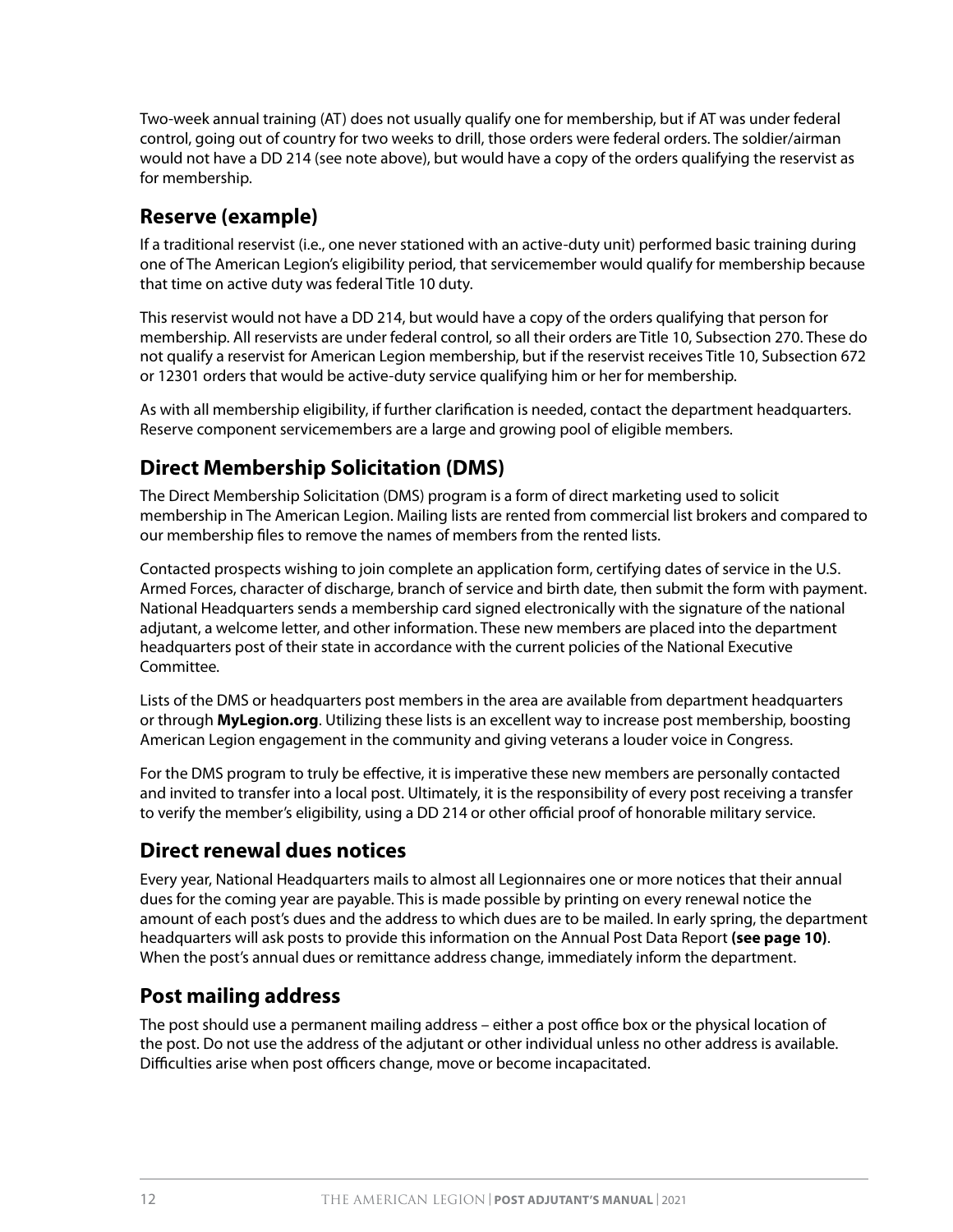#### **Dues amount**

Only one dues amount can be shown for each post. For example, National Headquarters cannot print "\$30 until November 1, \$35 after November 1." Any change to the dues must be updated using the Annual Post Data Report **(see page 10)**.

#### **Participation and schedule**

Participation in the renewal program for notices mailed in the summer through the end of the year is voluntary (unless the department mandates participation). Posts must notify their department prior to May 1 if they want to be deleted or added to the summer renewal mailings.

Renewals mailed after January through the spring will be sent to *all* delinquent members in *all* posts. Also, information on the mailing(s) will be described in various publications going to posts.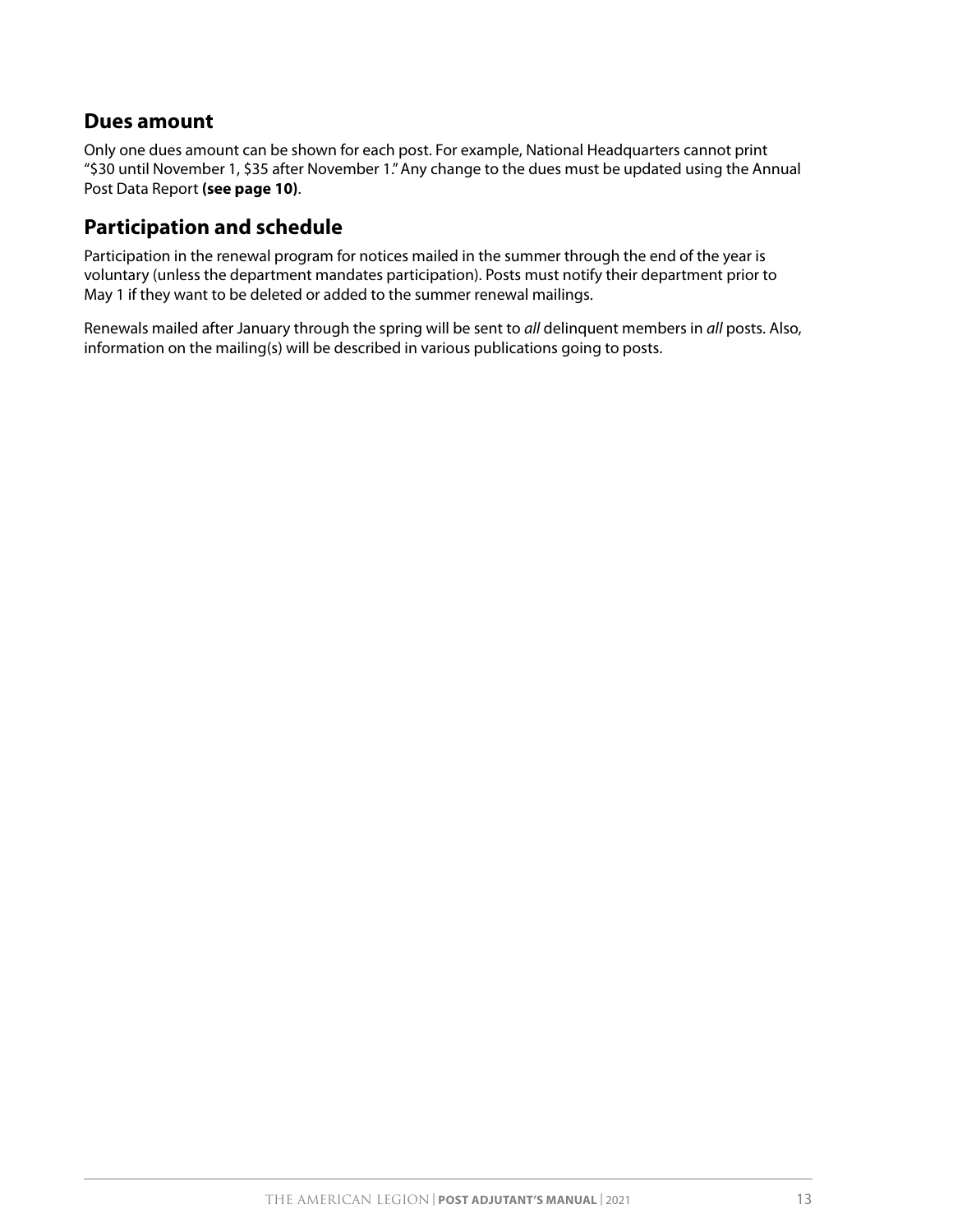#### **Omitting members from renewal mailings**

Some posts have members whose dues are paid by the post are noted as honorary life members, 50-year members, past commanders, etc. If the post has members to whom renewals should not be sent, notify the department in writing using the following format:

Please notify National Headquarters that renewal notices should not be printed for the following member(s) of this post:

| Member ID# | Honorary Life Member Name | Member Address                             |
|------------|---------------------------|--------------------------------------------|
| 123654789  | John Sample               | 4321 Main St., Anytown, IN 46204 (example) |

**Note:** When sending the name, address and 9-digit ID number, check the membership register and submit the name and ID number exactly as they appear on the register. The address should be submitted in the same way, unless the address on the register is incorrect.

#### **Code "C" (no renewal)**

The membership register (**see page 19**) will detail members who have previously been coded so they will not receive a renewal notice. Check the "EX Flag" column on the right side of the register between "CER Flag" and "Era." The letter "C" means the member will not receive a renewal from National Headquarters. Do not send a second request to remove a member from the renewal list if a " $C$ " is printed on the register for the member. All Paid Up For Life (PUFL), honorary life and department life members are automatically excluded from renewal mailings.

#### **Renewal schedule**

During each membership year, National Headquarters sends renewal notices in July, October, January, March and May. Sometimes, at a department's request, a special notice may be mailed in February to boost a department's renewals.

The accompanying list is the 2022 membership year renewal schedule for transmitting dues to arrive at National Headquarters by the established dates. This schedule will be followed to remove the names of paid members prior to a specific mailing. Using the renewal schedule, National Headquarters extracts unpaid member records, then prints and mails the renewal notices.

| <b>CUTOFF DATES</b>     | <b>RENEWAL DATES</b>     |
|-------------------------|--------------------------|
| MAY 12, 2021            | <b>JULY 1, 2021</b>      |
| SEPTEMBER 9, 2021       | OCTOBER 8, 2021          |
| <b>OCTOBER 14, 2021</b> | NOVEMBER 12, 2021        |
| DECEMBER 8, 2021        | <b>JANUARY 7, 2022</b>   |
| FEBRUARY 9, 2022        | <b>FEBRUARY 25, 2022</b> |
| APRIL 13, 2022          | APRIL 30, 2022           |

#### **2022 RENEWAL NOTICE SCHEDULE**

Department transmittals received by National Headquarters after the cutoff date will not prevent a subsequent dues renewal notice from being generated and sent to the member on the renewal date. To ensure members do not receive additional renewal notices, mail transmittals to the department two to three weeks prior to the cutoff date, or pay members' dues directly to National Headquarters through **MyLegion.org**. Step-by-step instructions, frequently asked questions and training videos are available at **MyLegion.org,** under the Resources tab, to assist with online membership processing. After reviewing online help, call the MyLegion Support Team at **(833) 253-9995** or email **mylegion@legion.org** with further questions.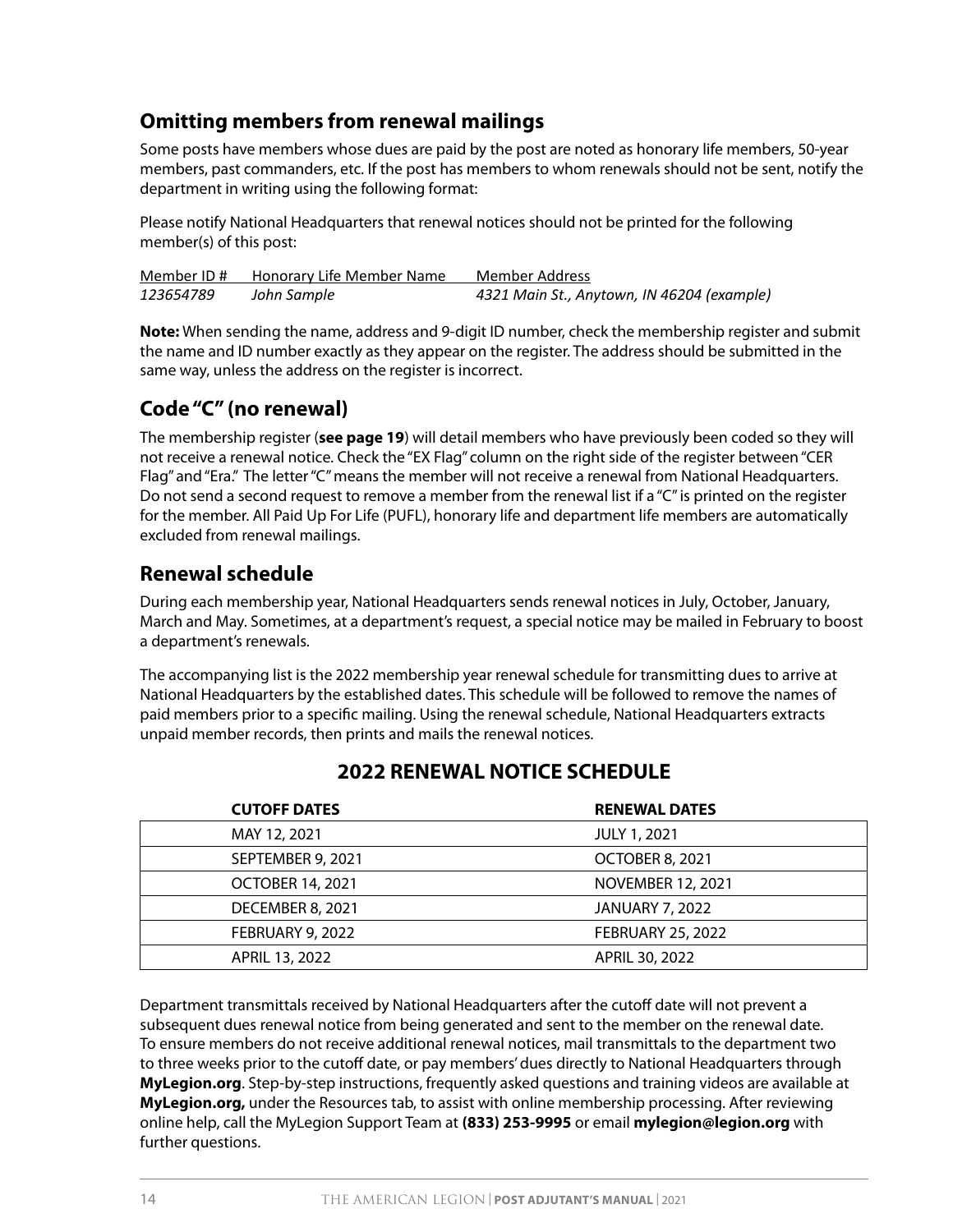#### **Continuous membership certificates**

Although the post is responsible for maintaining continuous membership records for each member, National Headquarters offers its facilities to help compile and maintain accurate records. Years of continuous membership are printed on the individual's membership card each year. If a member's continuous years are not listed on the card, or if the number of years is wrong, a correction should be made by the adjutant by completing the Member Data Form **(see below)**.

#### **50-, 60- or 70-year certificates**

In February, certificates are issued by National Headquarters for every member credited on the national records with a minimum of 50 years of continuous membership, and those who have not previously received an award. A member receives only one of these awards for each specified year. The certificates are sent to each post with qualifying members. Each post should receive the certificates in mid-to-late February in time to be presented in connection with The American Legion's birthday, March 15-17.

The membership register will list all post members for whom certificates have been issued. If the post has members who will reach 50 years of continuous membership this year, be sure their dues reach National Headquarters by January 1 so their records will be updated and they receive certificates. If the post has members with 50 or more years of membership who have never received a certificate, correct their records using a Member Data Form.

#### **Member Data Form (MDF)**

The Member Data Form (MDF) is a multipurpose form for tracking and providing accurate information on post members. There are separate forms for American Legion (Stock No. 30-001) and Sons of The American Legion members (Stock No. 00-007). Both forms are available from department headquarters. With the exception of transferring members from one post to another, most MDF changes can be made through **MyLegion.org**.

**Note:** Members can be transferred online through **MyLegion.org** if the member is paying at the time of the transfer.

Instructions for the use of the MDF can be found on the reverse side of the form.

The MDF can be used to report:

| Deceased member  | Continuous years     | Name correction      |
|------------------|----------------------|----------------------|
| Address change   | First war era served | Branch of service    |
| Telephone number | Date of birth        | Honorary life member |
| Email address    | Gender*              | Post transfer**      |

\*Not available on Sons of The American Legion MDF (Stock No. 00-007)

\*\*Function only available using MDF

Always include the 9-digit member ID number, post number and department name. The signature of the authorized post officer is required at the bottom of the form. Route the parts of the MDF as follows:

Parts 1-3: Mail to department headquarters Part 4: Retain in post files

The information reported on the MDF should also be changed in post membership records.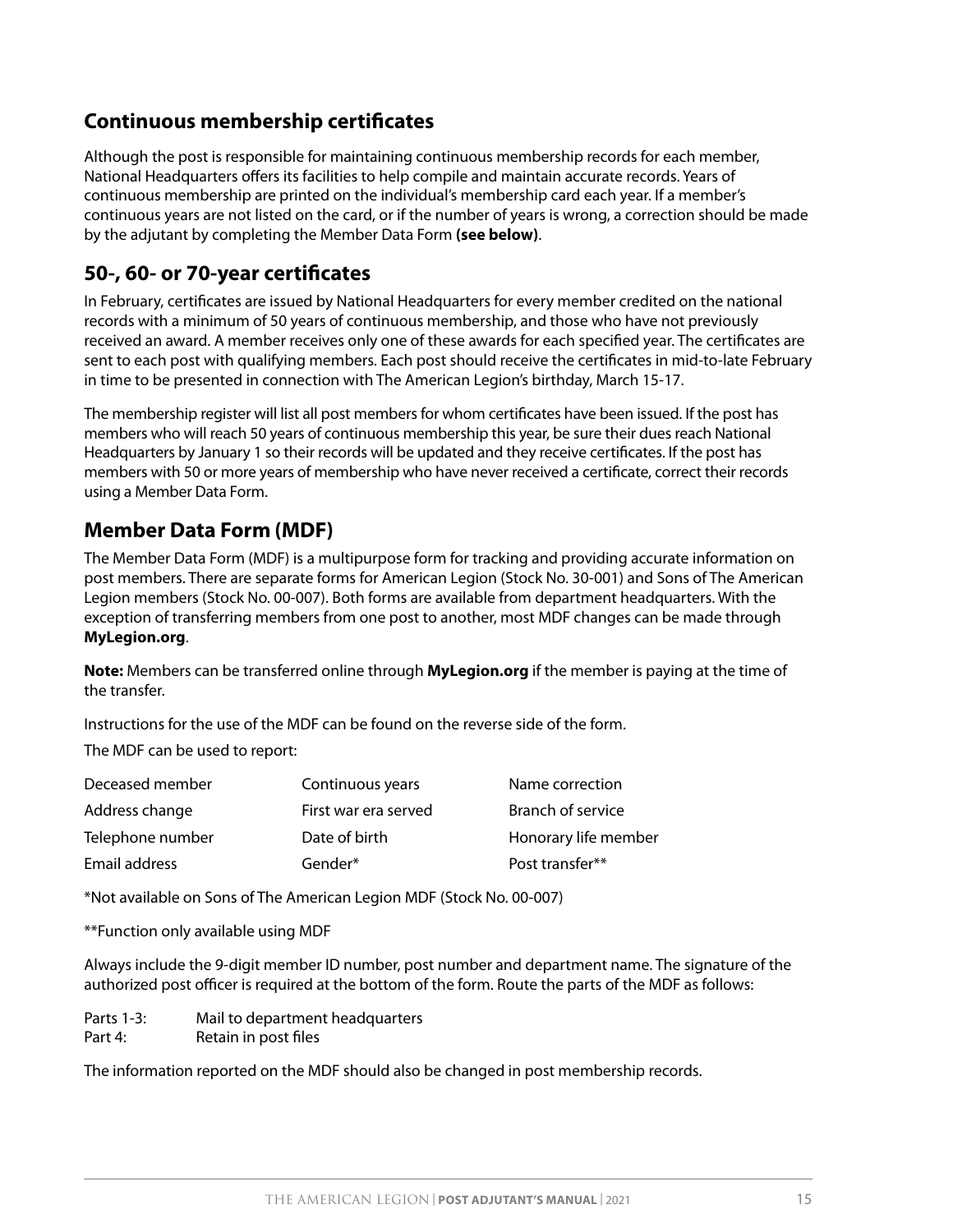#### **Transfer of membership**

Membership transfer from one post to another is handled by completing the Member Data Form. The right to transfer does not include the right to be accepted by any post. Members still must vote upon acceptance of the applicant. Being the member of more than one post at one time is a violation of the American Legion Constitution. Formal transfer is the only method of transferring from one post to another so continuity of American Legion membership is not broken, and it is available to members in good standing.

**IMPORTANT!** Always ask prospective members if they currently are or have been members. If the veteran has a current or previous 9-digit member ID number, it should be reported on the transfer request and dues card forwarded to the department.

Many members who change posts simply start paying dues in the new post without the formality of an official transfer. This can result in a duplicate membership record entered in the database. Such transfers risk the member losing his or her continuous membership record. The member will also likely receive renewal notices from National Headquarters asking for dues to be paid to both the former and current posts.

When a member transfers from one post to another after payment of the current year's dues, the transferring post shall retain said dues, but the transferred member shall be entitled to all of the benefits and assume all of the responsibilities of membership in the post to which transfer is made, after such transfer is complete. No additional payment is required, even if the annual dues amount is higher in the post receiving the transferred member.

**NOTE:** Members can be transferred online through **MyLegion.org** if the member is paying at the time of the transfer.

#### **Project Stay Active**

Americans are on the move, and Legionnaires are no exception. National Headquarters' Project Stay Active helps local posts maintain contact with members who move into the area.

In many cases, the Legionnaire will wish to transfer membership to a post in the community. Some of these Legionnaires, however, are involved in temporary moves, have a life membership "back home," or have sentimental feelings toward their post. Regardless, contacting these American Legion members welcomes them to the community and activities at the post.

Access to Project Stay Active member information is also available through **MyLegion.org** (**see page 20**).

#### **Membership card**

- **ID number**
- **Post name**
- **Scan line**
- **Guide to the pre-printed card**

Membership cards are pre-printed at National Headquarters with the names and addresses of the previous year's members and with the number and location of the post. The card has three parts.

At the far right of the pre-printed 3-part card is the official membership card, to be given to the member after dues have been paid. The left and middle portions of the pre-printed 3-part card are identified as the national card and the department card, respectively. These should at no time be separated from each other. General instructions for the processing of the 3-part card, also called the record card, are printed on the reverse side of the 3-part card.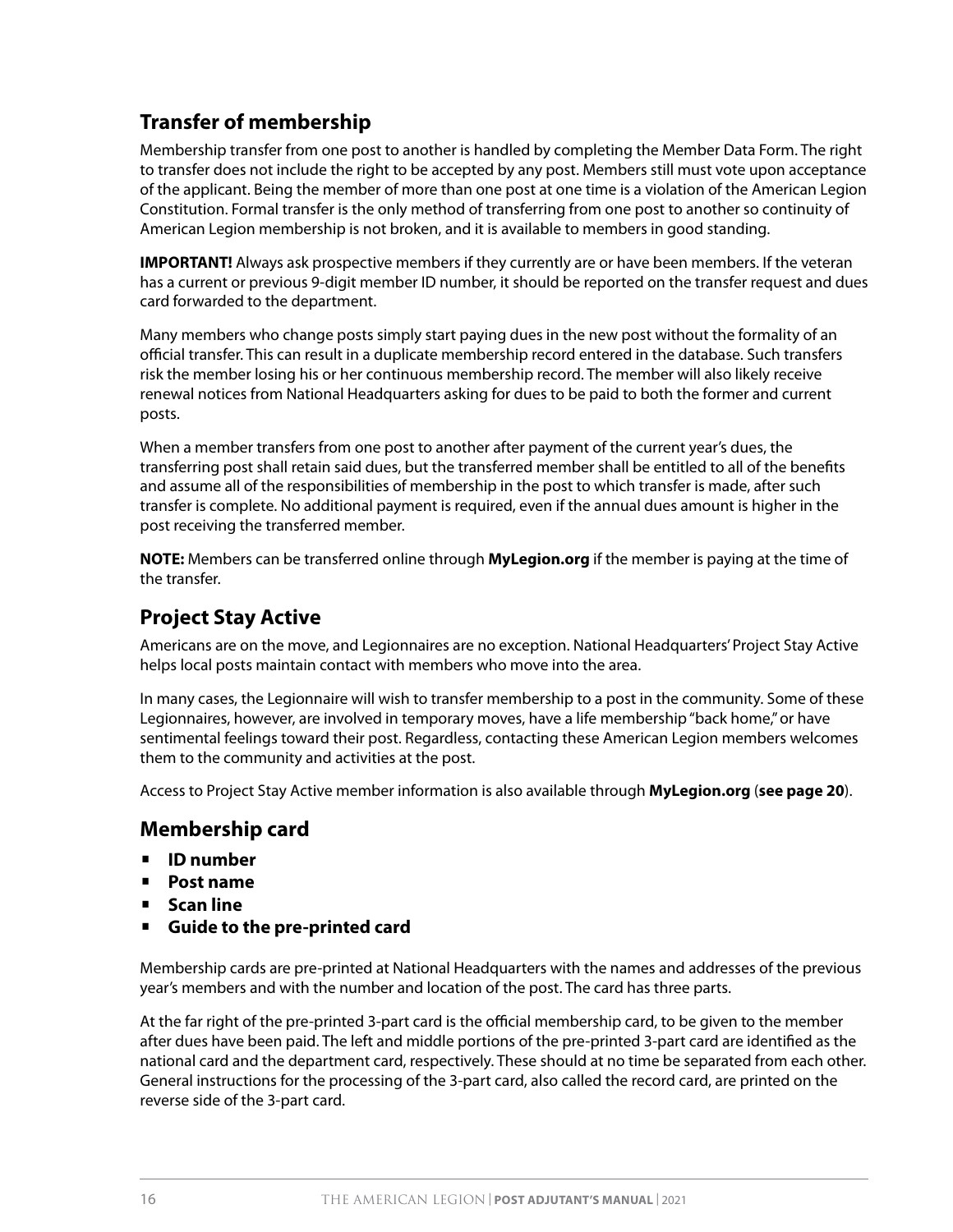The record card has several boxes used for collecting and correcting members' information. Procedures on making these changes are described as follows:

#### **Membership ID number**

Every member who gets a pre-printed card is assigned a 9-digit ID number, which will stay with the person as long as dues are paid continuously without a disruption in membership – even if a person transfers from one post to another and proper transfer procedures are followed. For this reason, it is important to use the Member Data Form when transferring members **(see page 15)**.

The official membership ID number is printed in four places on the pre-printed 3-part record card. It is printed twice on the left section, and once each on the other two sections (**see page 18**). The identifier is used to keep each member unique from other members and should be used whenever you contact to department headquarters or National Headquarters concerning a member. Use the 9-digit identification number to ensure the correct member's issues are addressed quickly and accurately.

#### **Post name**

For technical reasons, it is not feasible for National Headquarters to print the name of the post on the member card (right portion of the 3-part preprinted record card). A line is provided so the name may be stamped, typed or printed on the card by the post adjutant or authorized post officer. The line below the member's name will have printing on it when received from National Headquarters; this is the space where the post name may be added.

#### **Scan line**

When the left section of the record card (National Headquarters' portion) is processed, the primary line scanned is noted on the sample card; these are the series of numbers and characters A–F. Do not mark in this area. Marks cause processing errors.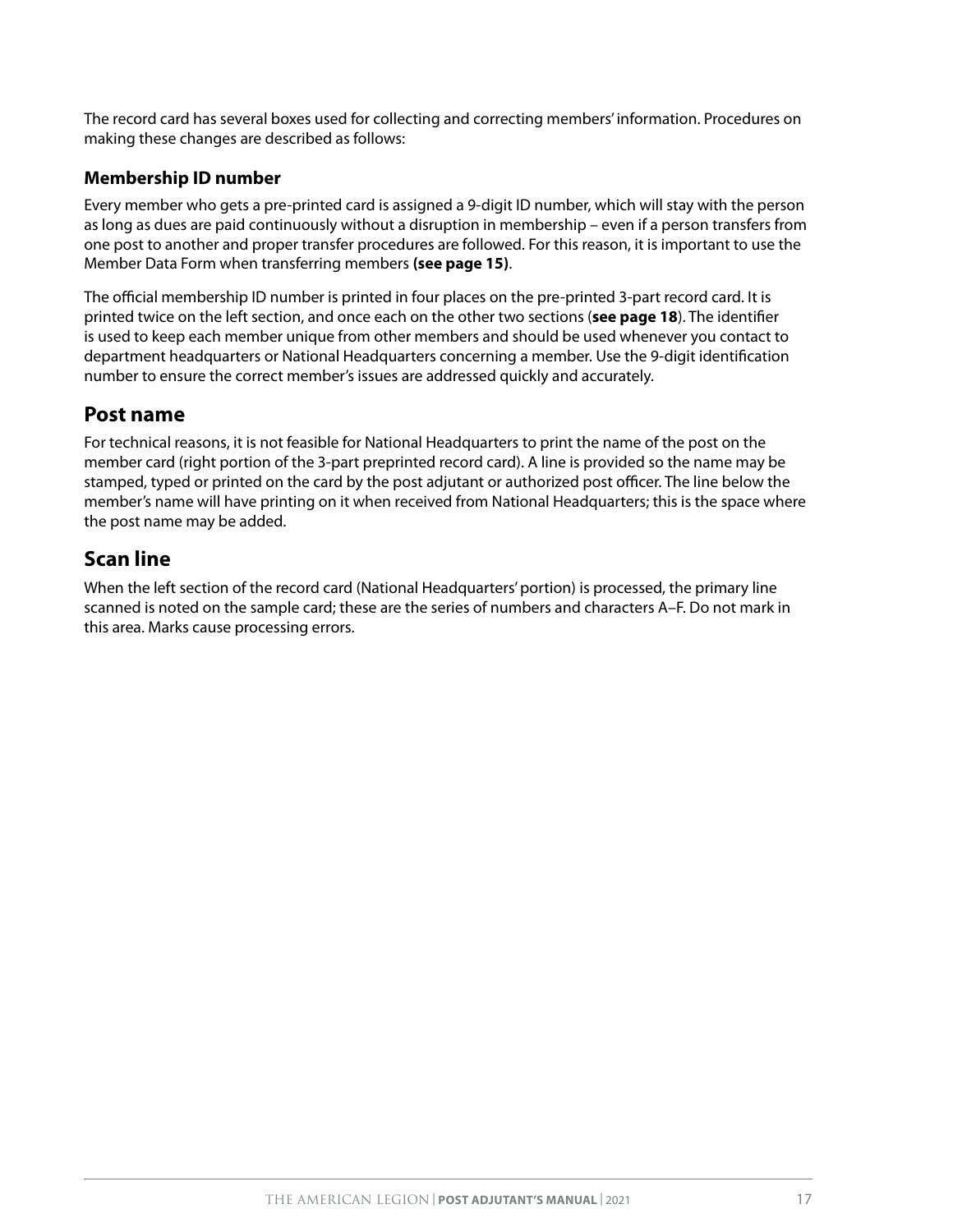#### **Guide to the pre-printed card information**



#### **A/B/C/D/E/F – The characters that appear here make up the scan line. Do not change any of the information on this line. Do not mark in this area for any reason.**

- **A** The permanent 9-digit member ID number, which remains the same as long as the member continues to pay dues annually or for life
- **B** The membership year
- **C** The department and post (and country when applicable)
- **D** These numbers serve as a counter for example, if the post has 195 pre-printed cards for members from last year and you get an extra 25 blank cards (use for new members), the first card will have a 6-digit sequence number of 000001 and the last card will have 000220.
- **E** This variable number is important only to National Headquarters.
- **F** All American Legion cards have an "L," and Sons of The American Legion cards have an "S."
- **G** Only the **first** war era and one branch of service in which a member served is indicated. Update if blank on pre-printed card.
- **H** Current phone number, date of birth and member's email address. Update if blank on pre-printed card.
- **I** Member gender identifier. Update if blank on pre-existing card.
- **J** Update as appropriate.
- **K** City in which the post is located

#### **Membership register**

- **Post membership roster**
- **Blank cards**
- **Renewal**
- **New and replacement card processing**
- **Correcting information**

When the post receives the cards, it will also receive a membership register. The membership register is double-spaced between each record and has one or more printed sheets. The register will list, in alphabetical order, all the previous year's members whose cards were received at National Headquarters before April 1. The register may also include the names of members who paid dues in previous years but did not pay for the most recent year at the time of printing the register. Their expired records are still in National Headquarters' data system. The post can easily identify these records by reviewing the column headed "Last Paid Year" on the left side of the register.

Special attention is called to the last five columns. Data in these columns is explained in the membership roster graphic on the next page: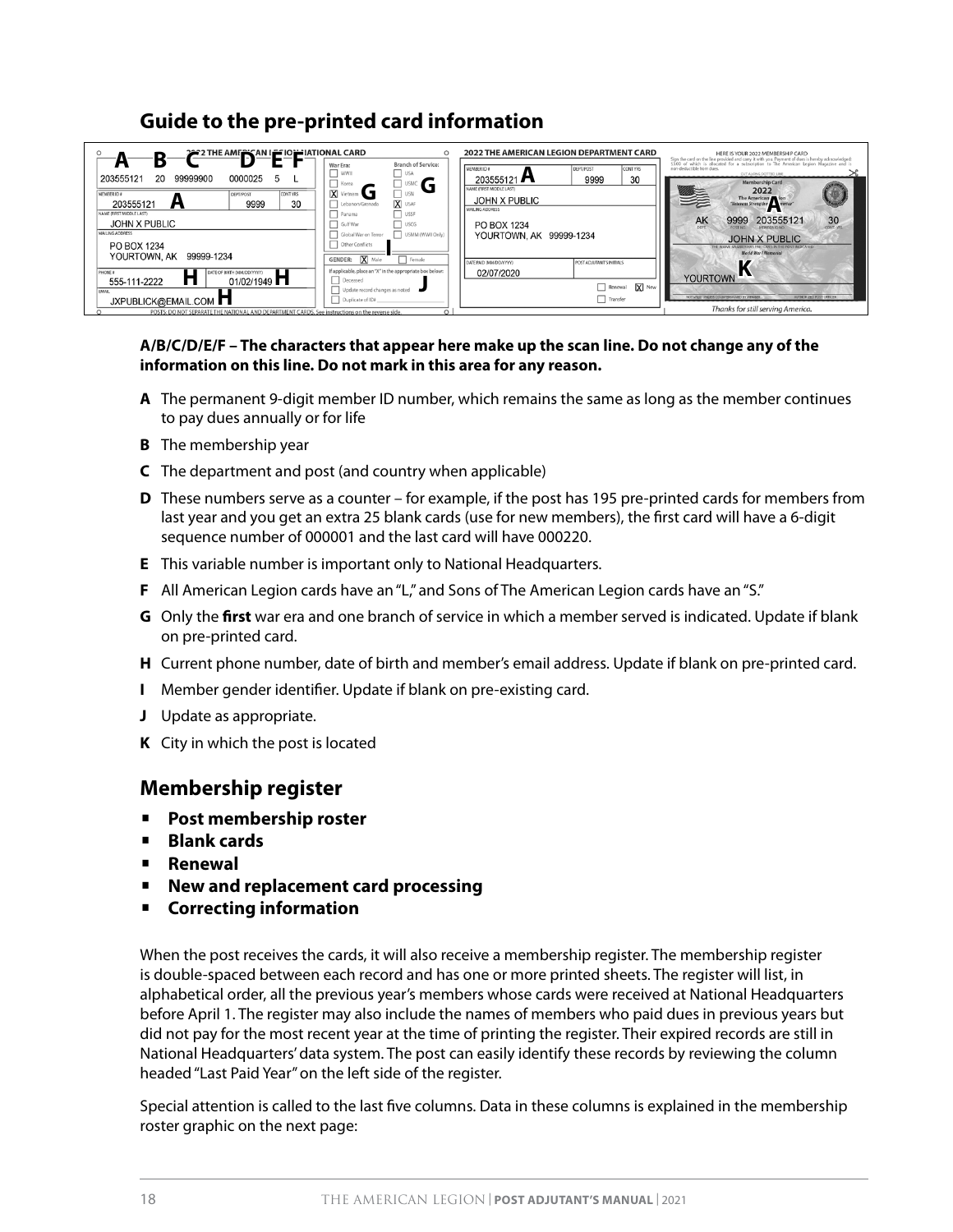#### **Guide to the post membership roster**

|       |      |     |                                          |                           |                         |         |               |                   | DATE                   |              |             | THE AMERICAN LEGION        |              |
|-------|------|-----|------------------------------------------|---------------------------|-------------------------|---------|---------------|-------------------|------------------------|--------------|-------------|----------------------------|--------------|
|       | DATE | LAS | POST PG. NO. DEPT. PG. NO.               | <b>MEMBERSHIP</b><br>YEAR | DEPARTMENT NAME         |         | POST LOCATION | POST<br>NUMBER    | MO.<br>YR.<br>DAY      |              |             | <b>MEMBERSHIP REGISTER</b> |              |
| PAID. |      |     | TRANSMITTED YEAR MEMBERSHIP NUMBER CONT. | 2018                      | ANYSTATE<br>NAME        | ANYTOWN |               | ST9999<br>ADDRESS | 09<br>77<br>02<br>CITY | <b>STATE</b> | <b>ZIP</b>  | FLAG FLAG ERA TY UN        | SEQUENCE NO. |
|       |      |     | 17 900000001 59 PUBLIC, JOHN A           |                           |                         |         | PO BOX 1234   |                   | ANYTOWN                |              | ST 99999 50 |                            | 000001       |
|       |      |     | 17 900000002                             |                           | <b>9 PUBLIC, JOHN B</b> |         | PO BOX 1234   |                   | ANYTOWN                |              | ST 99999    | 4                          | 000002       |
|       |      |     | 17 900000003 14 PUBLIC, JOHN C           |                           |                         |         | PO BOX 1234   |                   | ANYTOWN                |              | ST 99999    | $\overline{c}$             | 000003       |
|       |      |     | 17 900000004 57 PUBLIC, JOHN D           |                           |                         |         | PO BOX 1234   |                   | ANYTOWN                |              | ST 99999 50 | 2                          | 000004       |
|       |      |     | 17 900000005                             |                           | PUBLIC, JOHN E          |         | PO BOX 1234   |                   | ANYTOWN                |              | ST 99999    | $\overline{2}$             | 000005       |

**CER flag** A number code here will show if a member has had a 50-, 60- or 70-year continuous membership certificate printed. Only the most recent certificate code will be reflected.

**EX flag** A "C" code means the member will not receive a dues renewal notice. If a "D" code appears, the member will not receive a renewal notice or a magazine from National Headquarters.

**Era** This code identifies the member's war era on file at National Headquarters, showing the first war era in which the member served. Many members served in more than one war era, but only the first war era is recorded in National Headquarters' data system. Corrections should be reported on the member's membership card and forwarded to department headquarters, or on a Member Data Form **(see page 15)**.

**TY** The "Type" code identifies one of four types of life membership; all members reflecting a type code on the register are automatically excluded from receiving a dues renewal notice. Those codes are:

- **H** This indicates the member has received an honorary life membership from the post, which is responsible for payment of the member's annual dues.
- **P** This indicates the member is a Paid-Up-For-Life (PUFL) member.

**\* (asterisk)** This indicates "honorary PUFL." This code is added to indicate members who have received a PUFL membership as recognition or an award from their post. This is the same as an honorary life membership, except that by purchasing a PUFL membership, the post has removed the member's responsibility for payment of annual dues for the member.

**Sequence number** This 6-digit number, which is also printed on the card, can help the post find the card or the member's name on the roster. This is an alternative to using the alphabetical look-up. **Note:** The name field allows for the printing of a suffix (such as Jr., Sr., etc).

**Blank cards** Every post receives a pre-determined percentage of blank cards in addition to pre-printed ones. If you run out, request additional ones from department headquarters. The blank cards are to be used for new members and providing duplicate or replacement cards.

#### **Handling a renewal membership**

After a member pays dues, locate the 3-part membership card and:

- **Fill in the date paid on the center section.**
- Update blank and/or incorrect member information field.
- Initial the center section next to "date paid" line.
- Sign the member's official card on the line reserved for the authorized officer.
- Place an X in the renewal box in the upper right of the center section of the department card.
- Separate the member's card from the left and center sections (keep together). These go to the department. Give or mail the card to the member promptly.
- Find the member's name on the membership register, which is in alphabetical order, and mark the date paid in the column set aside for this purpose – the far left column.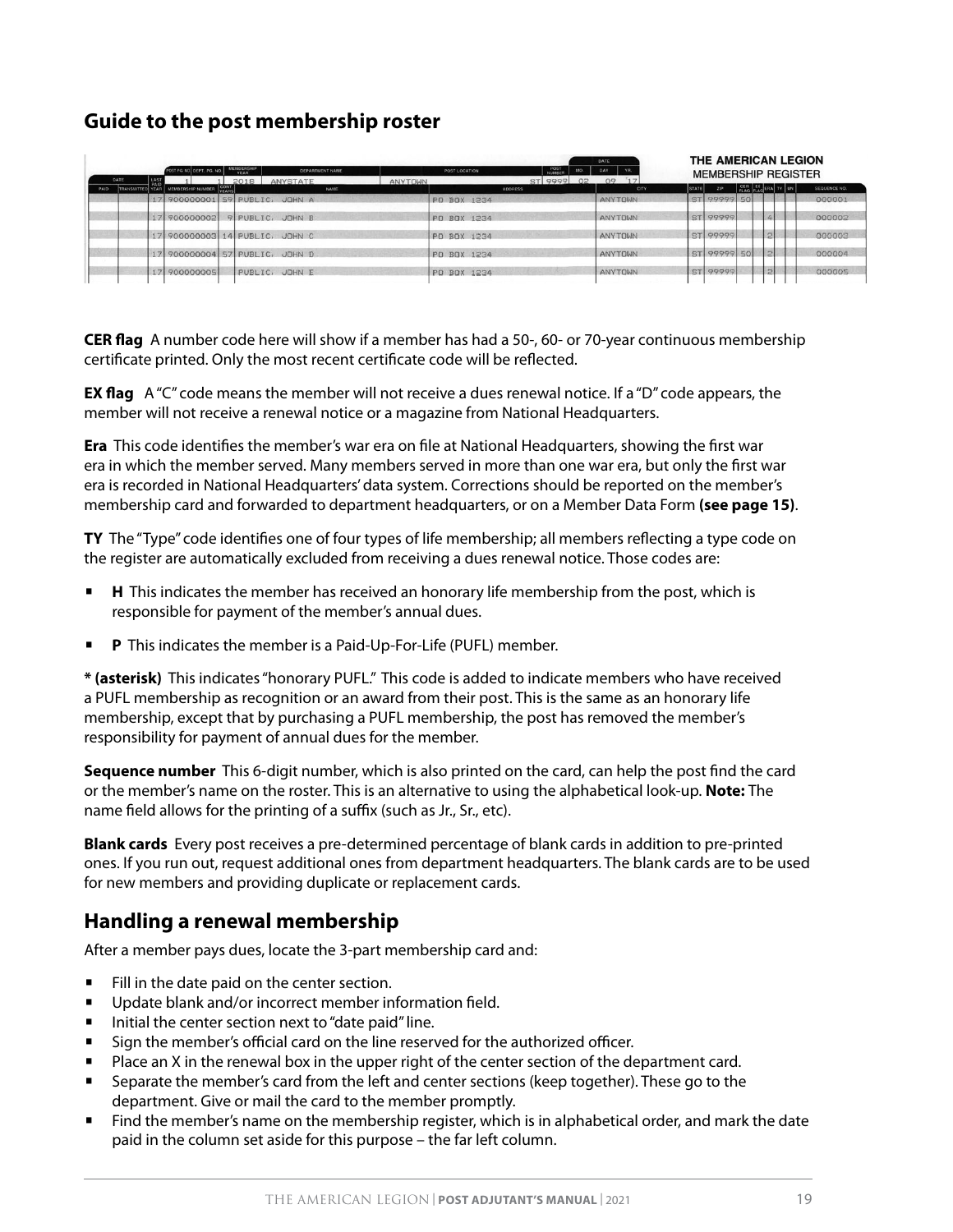Member processing through **MyLegion.org** does not require submission of the Member Data Form **(see page 15)**. Once the post submits the member in a batch (online processing), the post needs only to send the member the new card. No other documentation needs to be submitted to the department or National Headquarters.

#### **Handling new members**

Instructions on the processing of new members also apply to:

- Transfers for whom there is no pre-printed membership card (Do not send the card's left and center sections to the department if the transfer has paid for the current membership year as a member of the previous post.)
- Any renewal without a pre-printed card

When a new member pays dues for the current year, take the first blank card from those supplied from the department. The serial number printed on the card will be the 6-digit sequence number. Once the card is processed at National Headquarters, the member will be assigned a permanent 9-digit number that will appear on all future cards, mailings and documents.

- Print on the center (department) section the following information: Member ID number (use 6-digit sequential number)
- Post number
- Years of continuous membership (one year for a new member)
- First name, middle initial, last name of new member
- Mailing address: street, city, state, ZIP code
- **•** Complete payment date
- Post adjutant initials
- Check the "new" box
- Member ID number (leave blank)
- Post number
- Years of continuous membership (one year for a new member)
- First name, middle initial, last name of new member
- Mailing address: street, city, state, ZIP code
- Phone number
- Date of birth
- Email address
- Conflict
- Branch of service
- **•** Gender (check appropriate option)

Print on the left (national) section the following information:

Transfers should use their permanent 9-digit ID number. Put an X in the proper box in the center section to show renewal, new or transfer.

Date and initial the line in the center section to validate the card. If membership records are handled by someone other than the adjutant, the initials of that designated official are acceptable.

Print the member's name on the first line of the official membership card (right side), just above the words "The above member has paid dues for (year) in the post indicated." If the number of the post has not been pre-printed, enter the post number. On the second line of the official membership card, print or stamp the post name.

A new member paying dues for the first time should be credited with one year of membership. Also, be sure to enter the number of years in the appropriate boxes on the left and center sections. Be sure to fill out all sections of the 3-part card. Do not change, strike over or mark out any of the numbers printed on the cards. Follow this rule when making cards for new and renewal members.

When transferring a current-year paid member, transmit the Member Data Form to the department and issue the transferring member a current-year card (right section). Discard the department and national portions of the 3-part card. It's recommended you make a notation on the membership records so you and anyone else who handles membership cards has a written record of the post's actions **(see Member Data Form, page 15)**.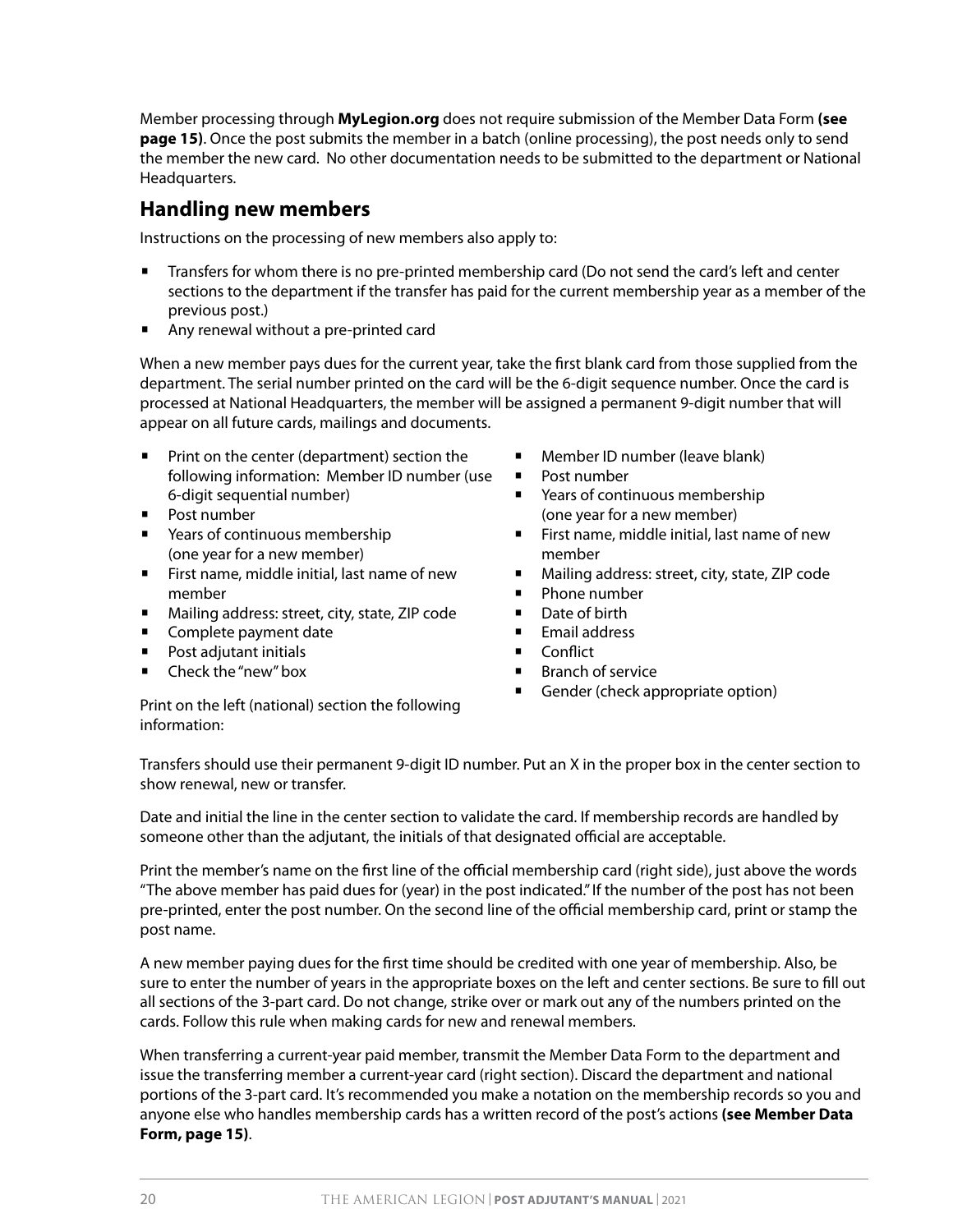On the register, find the same number printed on the right side corresponding to the serial number on the card you have just filled out for the new, renewed or transferred member. Opposite this number, in the columns provided for this purpose, add the member's name, address, city, state, ZIP code, continuous years and war era.

If you do not receive a pre-printed card for one or more members, fill out a blank card for the member. Submit the member's information and ID number as they appear in the national database. To view this information, access the member's information online through **MyLegion.org** or contact the department headquarters.

#### **Replacement membership card**

If it is necessary to provide a replacement card, the post can use one of the blank stocks provided. Make a notation in the membership records.

#### **Department record replica**

If the left and center section of the 3-part card is lost or destroyed, the post will provide a replica of the card by using a blank card. This should be reported to department headquarters, in the event it requires the post to account for how, when and why every card is used. In preparing a replica card, take the first blank available from the supply provided, and type it to show, as much as possible, the same information as it appears on the original card. On the membership register, make a notation as a written record.

#### **If the post runs out of membership cards**

Every post is provided extra cards, but if more are needed, request additional cards from the department. However, they will not have the post's number pre-printed on them. The post will have to print the post number on all three sections of the card when it is issued. The post should also receive new membership register sheets listing the sequential number of the cards. In all instances, write each member's name and address on the membership register to have an accurate record of membership.

#### **If duplicate cards are received**

The post might receive more than one pre-printed card for the same member. If this happens, process one of the cards as usual. On the other card, put an X in the box next to "Duplicate" in the lower right of the department record and note the number of the duplicated member ID. Return all three parts of the card to the department. Strike the duplicate name off the membership register and note in the allotted space that the card was returned.

#### **If a member has died**

If the post receives a pre-printed card for a member who has died, put an X in the box opposite the word "Deceased" in the lower right corner of the left section. Return the entire card to the department. Note on the membership register that the member is deceased and the card was returned.

If a member dies after dues have already been transmitted, notice of the fact should be reported on a Member Data Form **(see page 15)** or directly online through **MyLegion.org**. Don't assume the department and National Headquarters are aware the member is deceased. National Headquarters mails dues renewals periodically to unpaid members. Report deaths as soon as possible so deceased members can be removed from the mailing list to avoid causing discomfort for the family.

#### **If a member's information is incorrect**

If a member's information is incorrect, put an X in the "update record changes as noted" box on the left section of the 3-part card. Put a line through the misspelled information and print the corrected information below the pre-printed information on the left and middle sections of the 3-part card.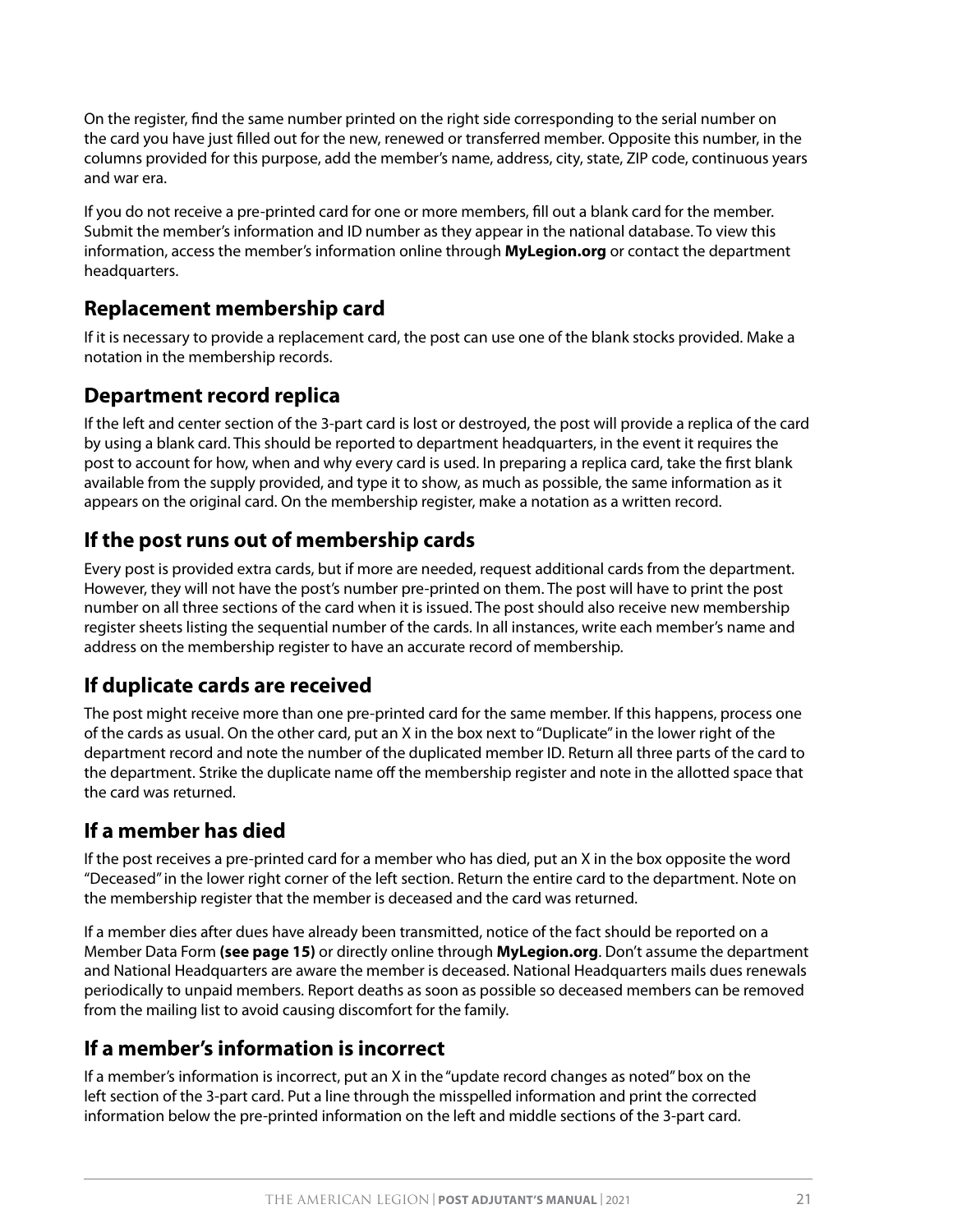#### **Transmitting per capita membership dues payments**

The department headquarters has specific guidelines on how dues are to be transmitted. Although there is a perforation between the left and center sections of the card, do not separate these two sections. Both sections are sent intact to the department.

On a regular basis (at least weekly), send to the department all completed cards for which dues have been received, including renewals, new and transferred members. Send the payment along with the cards to the department. If cards for deceased, unknown or duplicate members are being sent (all three parts) to the department with member per capita payments, keep these cards separate from those including payment.

Write or stamp the date the dues were transmitted in the column headed "Date Transmitted" on the membership register. If returning cards for deceased, unknown or duplicate members, note the date returned on the membership records.

Posts in all departments are able to transmit per capita membership dues payments directly to National Headquarters online through **MyLegion.org** using electronic checks. Using this option will reduce the process from three to four weeks to a few days, essentially eliminating the possibility of members receiving dues renewal notices once the post submits the renewal.

Submitting a transmittal through the online processing system takes nine calendar days to process. Once it is accepted, it has advantages to the member, the post, the department and National Headquarters.

1. The member is added to the National Target Date membership reports.

2. The member is immediately available for departments to add to their membership reports.

3. The members are immediately excluded from from any renewal notices (direct mail and email).

4. It prevents members from renewing online (duplicate payments).

5. The average turnaround time for paper transmittals sent to the department (up to National Headquarters) is four or more weeks.

6. The post saves money by not having to pay shipping costs for a paper transmittal to the department.

7. The department does not have to process the post transmittal (open package, out sort and count documents, deposit checks, etc.).

#### **Maintain the membership register for future reference**

It is a good practice to keep the membership register in order and to protect it. Binders especially adapted to the membership register are available from Emblem Sales.

The average post keeps membership registers for several years. They are the post's historical record of past membership and history.

#### **Supplemental cards/rosters**

Membership cards and rosters for the next year are printed in early April by National Headquarters, and sent to departments for distribution. For the balance of the year, until the April cycle rolls back around, activity changes for members continue to happen. To help the post adjutant stay informed, National Headquarters provides periodic updates.

Some members join in the spring (between April and June). National Headquarters provides supplemental post cards and rosters for this period. These are printed in July and sent to departments for distribution. By the end of August, if the post has not received these cards, it is suggested the post contact the department.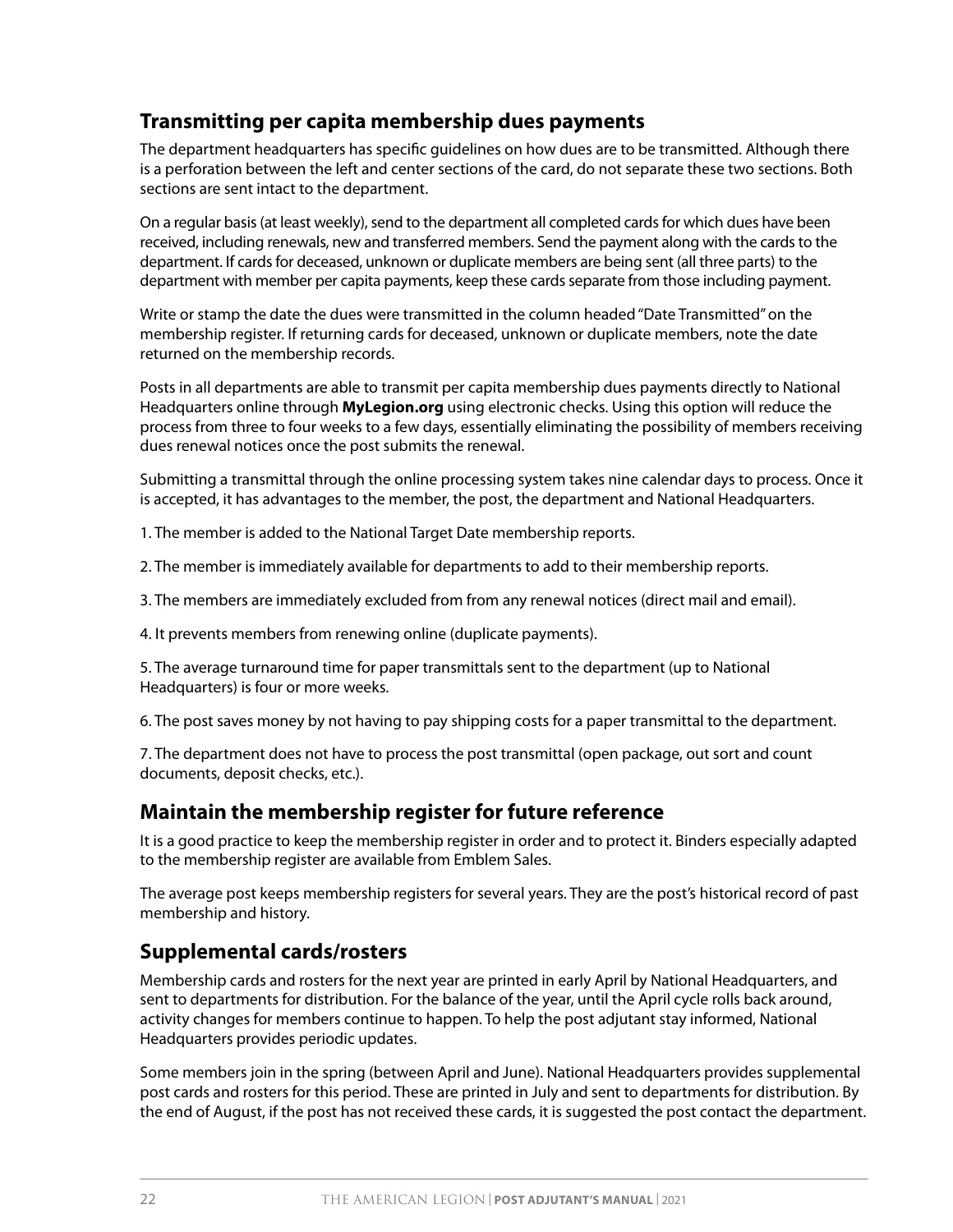Any cards included would be for those who joined since the pre-printed cards/rosters were produced in April.

The information on the printouts relates to the codes in the far-right column with a further description in the legend provided at the end of the roster. They cover new members, address changes, deceased members, and membership transfers (in and out)*.*

| April          | Initial rosters and cards printed for next membership year                   |
|----------------|------------------------------------------------------------------------------|
| July           | New members' cards since April and roster to include all changes since April |
| <b>October</b> | Changes since July (roster only)                                             |
| January        | Changes since October (roster only)                                          |

**Note:** Only the first roster (April) will contain the full membership; subsequent rosters will be limited to changes for the time period indicated.

#### **Honorary membership**

Honorary, associate, social or guest memberships in The American Legion are NOT permitted. The American Legion Constitution, Article IV, Section 2, states, "There shall be no form or class of membership except an active membership." All members must be eligible through the nature and timing of their U.S. military service, or in the case of Sons of The American Legion members, through the nature and timing of the U.S. military service of their predecessors.

#### **Honorary life membership**

Many posts recognize their outstanding members for exceptional service or accomplishment by awarding what is known as an honorary life membership. In this option for active membership, the post pays the honored members' dues for the remainder of their lives. Various life membership cards and other items can be purchased from Emblem Sales. Be aware that when a member transfers to a new post, the new post is not required to honor the honorary life membership. As a result, the member may have to begin paying their own membership.

**Note:** New and even experienced officers sometimes overlook transmitting honorary life members per capita payments. To avoid this happening, consider including the honorary life membership per capita payments with the first transmittal of the membership year (July).

#### **Paid Up For Life (PUFL) membership**

Members pay a one-time fee or can utilize a payment plan option to gain lifetime membership in The American Legion. Rates and forms are available at **legion.org/join/pufl** for either electronic submission or printing for mailing. There is a quick link to the application at **MyLegion.org** for posts and departments. The post can contact National Headquarters customer service at **(800) 433-3318** with any questions.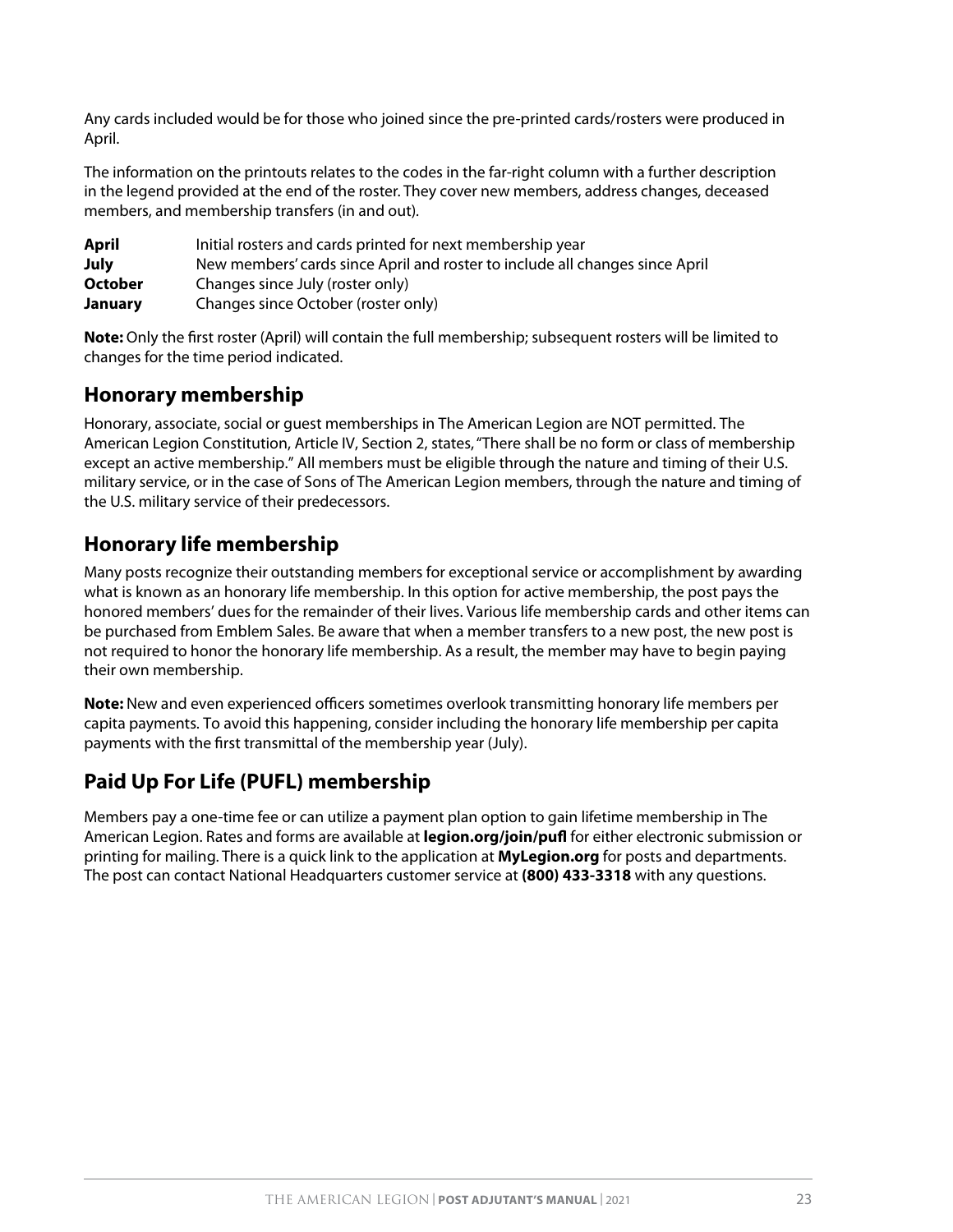### **SECTION V – MYLEGION.ORG**

National Headquarters has a free secure website to assist post officers in their day-to-day membership processing duties. To obtain a post MyLegion account, register with the email address on your membership record. As of April 1, 2021, all MyLegion accounts are member accounts. Adjutants and commanders access post and squadron membership rosters, reports and online membership processing through their member accounts. County and district adjutants and commanders have access to membership rosters and reports, as well as read-only access to membership information.

#### **Membership tools**

- View and update post and squadron member information data.
- **•** Track member renewal online.
- **•** Renew members, add new members and transfer paying members.
- Posts in all departments have the option to transmit per capita dues renewal payments directly to National Headquarters using electronic checks.
- Generate and print rosters for current, expired, deceased and undeliverable members.
- Download member data in Comma Separated Value (CSV) file format to use the data in other applications, such as Excel.
- Submit Consolidated Post Report (CPR) electronically.
- **•** Search for headquarters post and expired members near you to help grow the post.
- **•** Print pre-formatted letters to mail to potential members in the area.
- **•** Print pre-formatted letters to mail to expired members of the post.

#### **Manuals and brochures**

- **Download the** *Officer's Guide and Manual of Ceremonies, Post Adjutant's Manual* **and other publications** essential to day-to-day operations at **legion.org/publications**.
- **Promote The American Legion in the community using brochures explaining Temporary Financial** Assistance (TFA), Family Support Network (FSN), National Family Week and other programs.
- Take advantage of suggested speeches prepared by National Headquarters for Memorial Day, Veterans Day, Flag Day, Pearl Harbor Day and The American Legion's birthday.
- Access the online *Dispatch*.

#### **Site security**

MyLegion is a member account registered with an email address. Administrative officers (adjutants and commanders) can assign permission to those needing access to online rosters, reports or membership processing without sharing login credentials. For more information regarding assigning group permissions, go to "My Groups" in the Resources section of **MyLegion.org**. My Groups is the administrative side of MyLegion.

#### **Online help**

Online help is available in the Resources area of MyLegion. Step-by-step instructions, training videos and frequently asked questions are provided to assist with day-to-day membership responsibilities.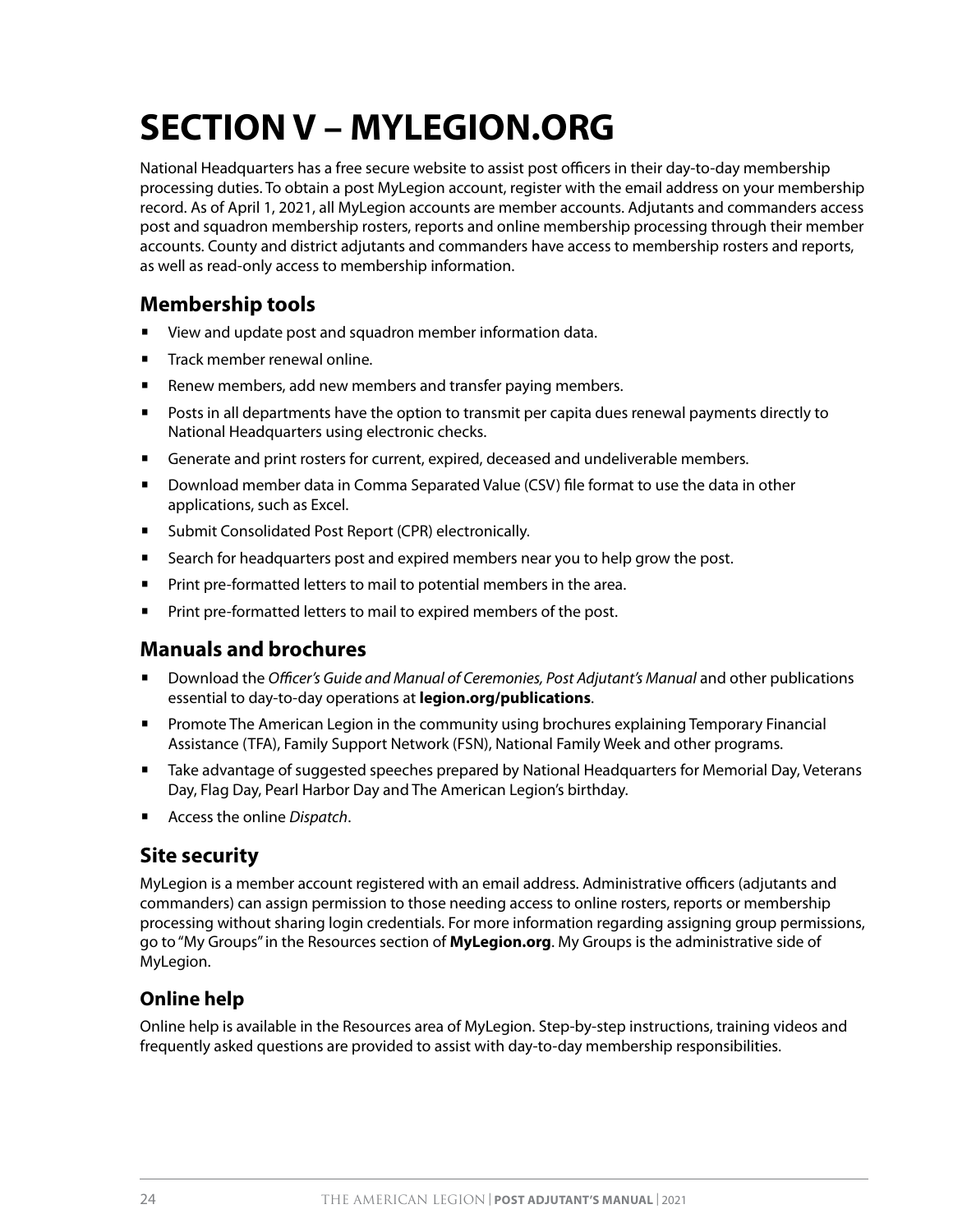### **SECTION VI – NATIONAL EMERGENCY FUND (NEF)**

- **Eligibility**
- **How to apply**
- **Contributions**

The National Emergency Fund program is one a great example of veterans helping veterans through The American Legion. This "no-strings-attached" disaster relief program has helped thousands of American Legion members and their families to recover from declared natural disasters.

#### **Eligibility**

There are no premiums to pay into the NEF program. Rather, grants are made to Legionnaires and Sons of The American Legion members in need. The only requirements are:

- Applicant must be a current member (or post) of The American Legion or Sons of The American Legion in good standing prior to the date of the disaster
- Area of residence must be a declared natural disaster by government authority (national, state or county)
- Applicant must be temporarily or permanently displaced from their primary residence due to damage occurring during a natural disaster
- Application request covers immediate needs (temporary housing, food, water, clothing, diapers, etc.)
- Only one grant per household, per disaster

#### **Application requirements**

For the quickest response, applications should:

- Be submitted to department headquarters within 90 days of disaster
- Include supporting data (photos, receipts, estimates, post/district/department officer statements, etc.) attesting to damage of the residence as well as costs incurred while displaced
- Substantiate damage to the post occurring directly from the declared natural disaster, and how the American Legion post will cease to provide "four pillar" support and activities to the local community due to sustained losses

#### **How to apply**

NEF grant applications may be obtained by contacting the department headquarters or National Headquarters at **(317) 630-1330**, or online at **[legion.org/emergency](http://www.legion.org/emergency)**.

Not including all the required information can delay the grant processing time. Supporting documentation and photographs provided in support of the grant application will not be returned.

Once the grant application is filled out completely, **it is submitted to department headquarters**, where grant applications are reviewed and damages are assessed. The department commander and adjutant recommend the grant amount. The amount of the grant is not to exceed \$3,000 for individuals and \$10,000 for posts. The department commander OR adjutant sign the grant application and forward it to National Headquarters for review and final decision. If approved, a check for the applicant is issued and forwarded to department headquarters for presentation.

#### **Contributions**

Since October 1989, the NEF program has provided more than \$10 million in direct financial assistance to Legionnaires, Sons of The American Legion members and posts. All contributions made to this fund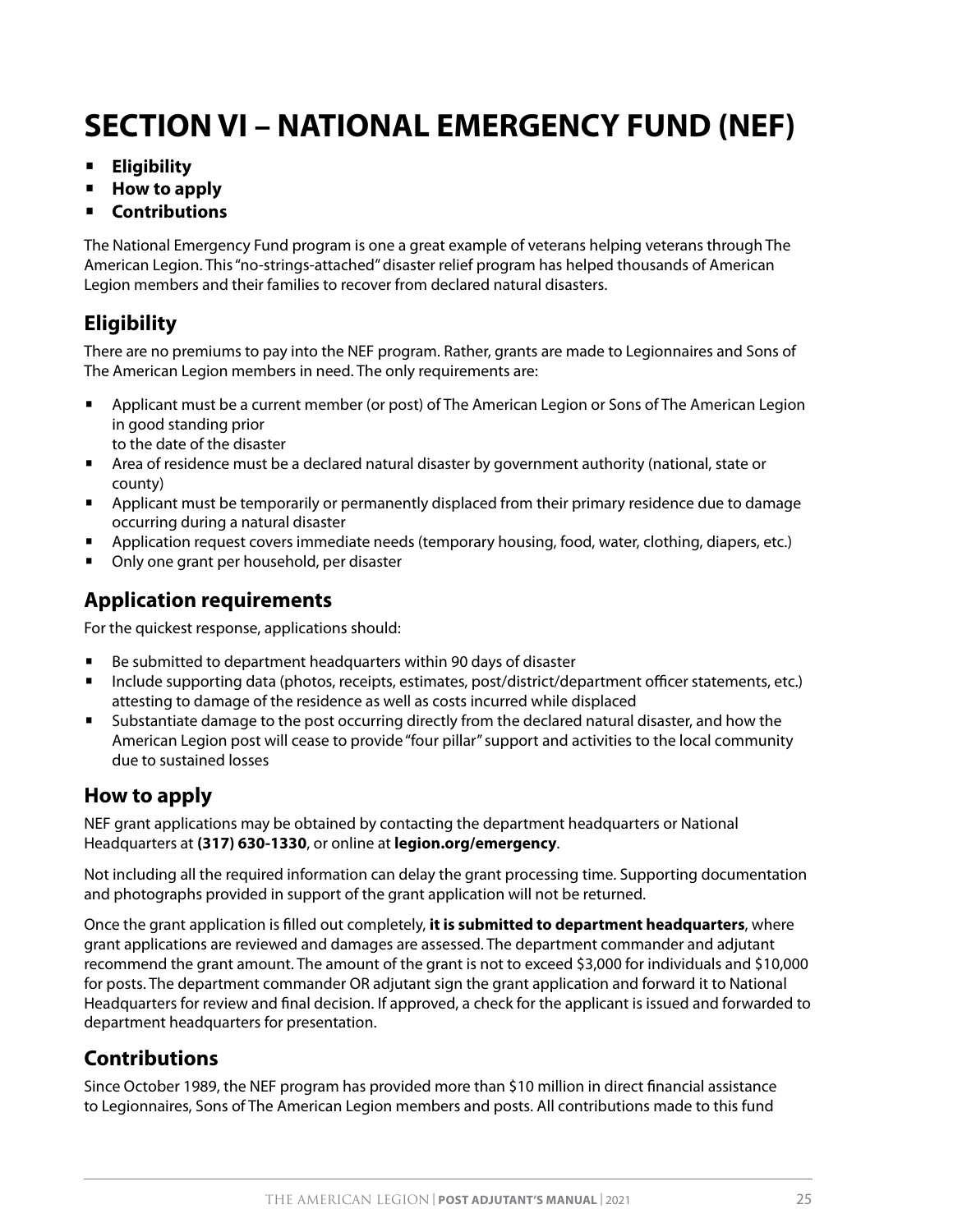are distributed directly to the American Legion family member in need. There are no administrative or fulfillment costs. Every dollar raised goes directly to assist members and posts in need.

Contributions to the NEF have helped thousands rebuild their homes and lives and kept American Legion posts from closing. For more information about how to donate or how the post can contribute, visit **legion.org/emergency**.

#### **Be prepared**

Post officers are the first line of assistance to members when a disaster hits. Position the post to provide immediate support when disaster occurs.

Develop a disaster plan for the post and assign responsibilities. Have NEF forms pre-printed for members, as access to electricity and the Internet may be an issue. Have member lists printed and available to determine which members of the post have been affected by the disaster. If permitted, go to affected areas to assist members. Bring a camera along, as affected members may not have access to one.

Helping members at a time when they feel most beaten is the quickest way to get a loyal member for life.

### **SECTION VII – BASIC TRAINING**

In 2017, The American Legion introduced an updated online, self-paced course outlining American Legion history, values and programs. Previously known as The American Legion Extension Institute (ALEI), the course is now called BASIC TRAINING and is the first of many self-paced online courses to be offered under the training banner at **legion.org/basictraining**. The course is intended to educate and empower American Legion, Auxiliary and Sons of The American Legion members.

The 90-minute course has six modules: History and Organization, Veterans Affairs & Rehabilitation, National Security, Americanism and Children & Youth, plus a course wrap-up and comprehensive final exam. BASIC TRAINING centers on The American Legion's four pillars, which offer a variety of programs that benefit veterans, servicemembers, their families, America's youth and citizens.

To take the course, go to **legion.org/basictraining**. The cost is free for American Legion and Sons of The American Legion members.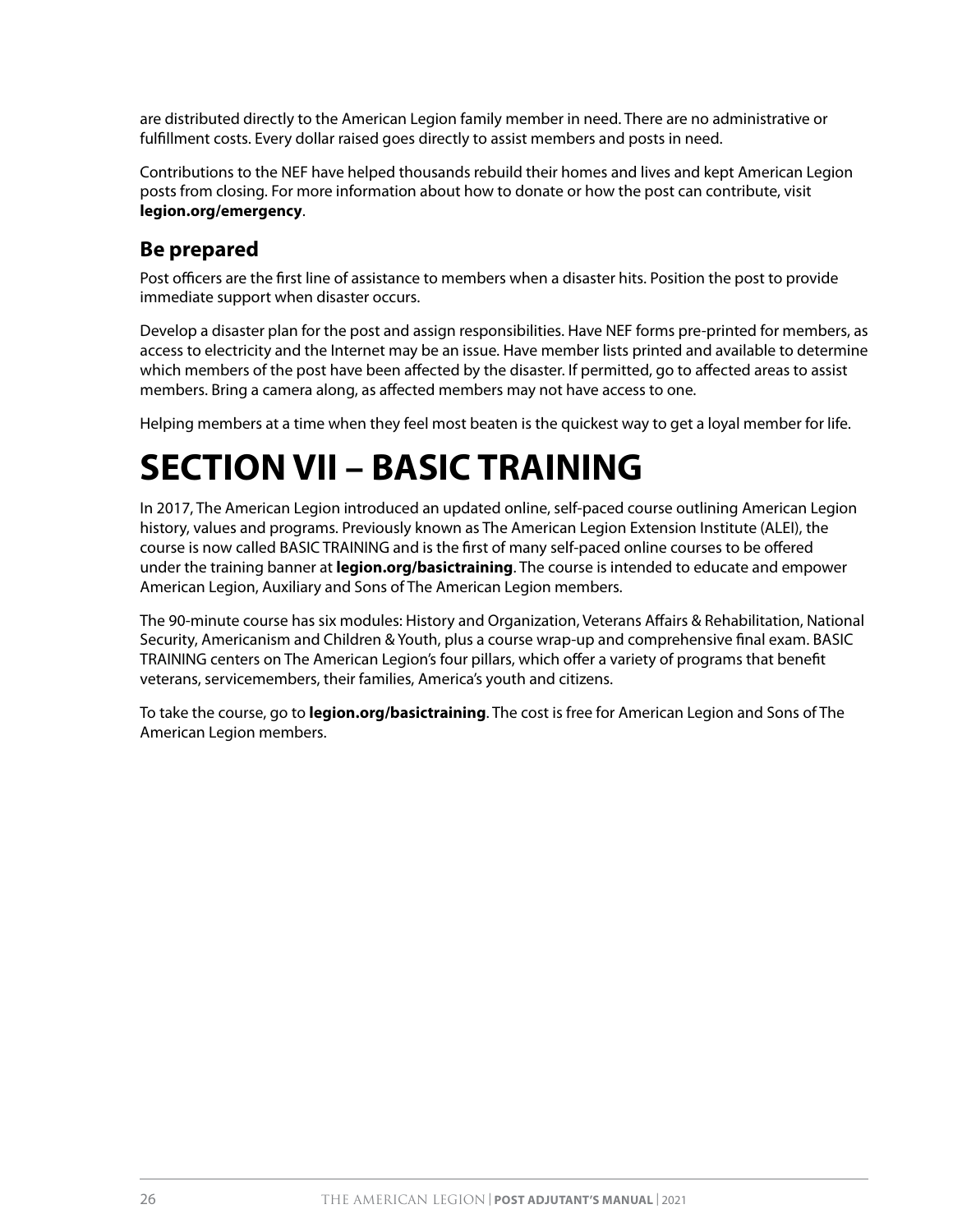### **SECTION VIII – POST SERVICE OFFICER**

Veterans are going to look first to the local post in their community for assistance with their benefits rather than search out the Legion's national or department headquarters. Having a fully informed post service officer to direct them to the best resources to address their concerns is an essential component of most active posts.

The post service officer (PSO) may serve as the initial contact between The American Legion and the veteran, providing basic information and assistance, including referrals to the department service officer (DSO). The PSO, in most instances, is not a professional service officer, nor is he or she an accredited representative of The American Legion (the exception would be when a professional service officer – county, state or American Legion – also serves as the PSO for his or her post). The PSO doesn't need to be an expert in veterans law or benefits. What is important is for the PSO to have a strong desire to serve veterans.

It is important for the PSO to establish a working relationship with DSO and local accredited veteran service representatives. Knowing how to acquire needed documentation prior to meeting with an accredited veteran service representative can help a veteran or veteran's family expedite a benefits claim.

#### **National Veterans Affairs & Rehabilitation points of contact**

VA&R policy and general information (202) 263-5759, var@legion.org VA health care or hospital issues (202) 263-2998, var@legion.org Environmental hazards (Gulf War, etc.) (202) 263-2991, var@legion.org Military discharge upgrades (202) 263-2994, var@legion.org Claims assistance/service officer (202) 861-2700, var@legion.org Appealed claims (Bureau of Veteran Affairs) (202) 530-9141, var@legion.org Veterans preference and employment issues (202) 263-5771, vee@legion.org VA&R brochures (202) 263-5759, var@legion.org

### **SECTION IX – FUNERAL HONORS**

The rendering of military funeral honors is a way to show the nation's deep gratitude to those who, in times of war and peace, have faithfully defended our country. This ceremonial paying of respect is the final expression of thanks from a grateful nation to the veteran's family. A VA website, **https://www.cem.va.gov/ military\_funeral\_honors.asp**, provides the general public with information on military funeral honors, as well as helpful links to related military and veterans websites. The site also serves as a resource tool for funeral directors as they assist veterans' families in arranging for military funeral honors.

The law requires, upon a family's request, that an eligible veteran shall receive a military funeral honors ceremony, which includes folding and presentation of the U.S. flag and the playing of taps. The law defines a military funeral honors detail as consisting of two or more uniformed military persons with at least one member of the honor guard being from the veteran's branch of service.

The DoD program calls for funeral home directors to request military funeral honors on behalf of a veteran's family. Veterans service organizations such as The American Legion may assist in providing military funeral honors. When military funeral honors at a national cemetery are desired, they are arranged by the funeral home prior to the committal service. A notice of at least 48 hours is required to organize the funeral detail.

The funeral director will assist veterans' families and answer questions regarding grave markers. Family members can also write to **Deputy Assistant Secretary of Defense (Military Community and Family Policy) 4000 Defense Pentagon, Room 5A726, Washington, DC 20380**.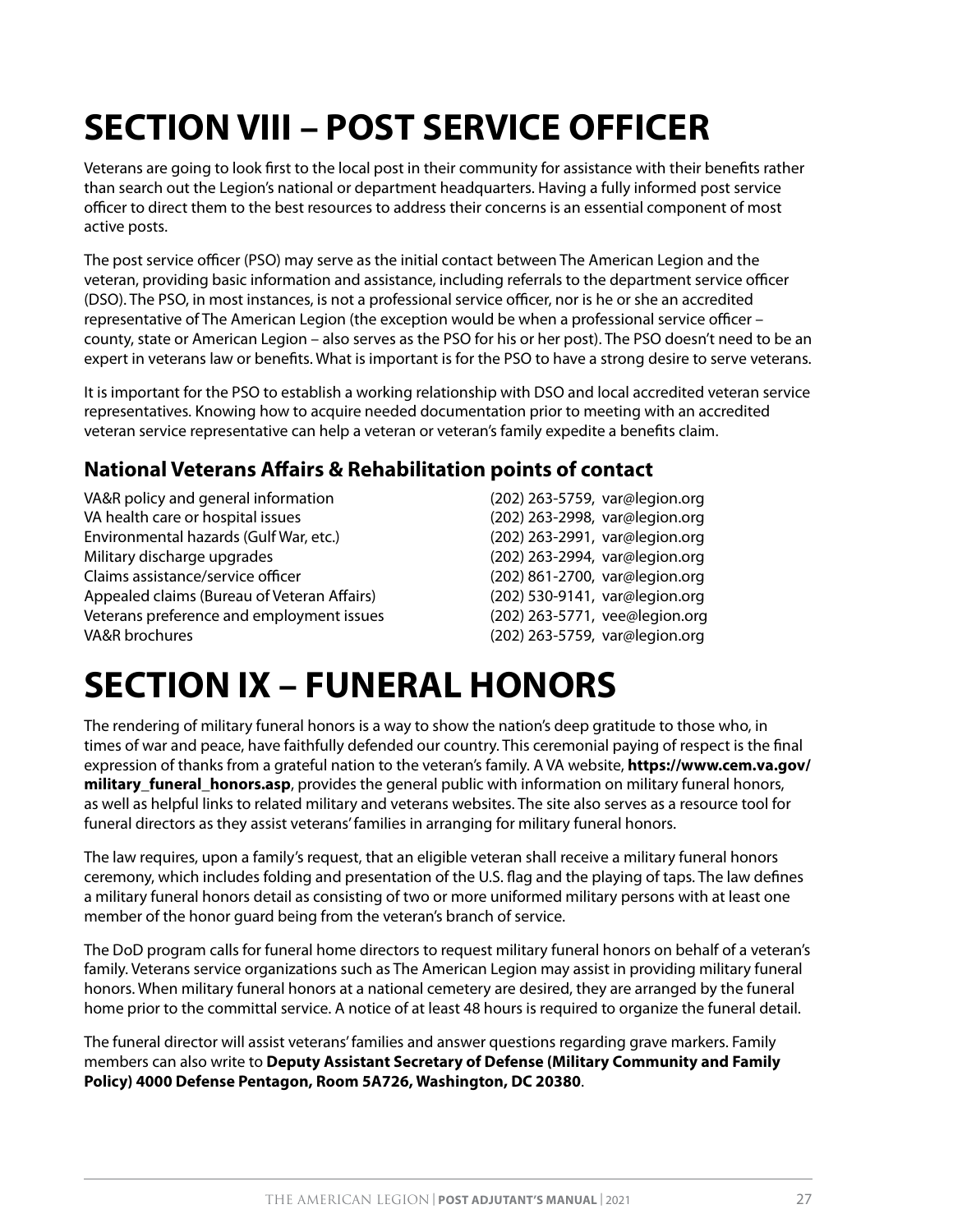### **SECTION X –** *THE AMERICAN LEGION MAGAZINE* **&** *DISPATCH*

#### *The American Legion Magazine*

Every member is entitled to a subscription to *The American Legion Magazine* for each year's paid membership. There will not be a lapse in the subscription if the member's card for the next year is transmitted promptly to department headquarters and reaches National Headquarters' data services section before the previous year's subscription has expired. The following are ways to speed the delivery of the magazine:

- As soon as a member signs up, send the completed left and center sections of the 3-part card to department headquarters. The department will then send it to National Headquarters.
- Type or print all required information on the card.
- Advise data entry immediately of an address change by completing the Member Data Form **(see page 15)**.
- **•** Answer correspondence requesting subscription information as soon as possible.

#### **Remember …**

- It takes up to 45 days to add a name to the mailing list. To meet mailing deadlines, closing dates for receiving cards are set from 30 to 45 days prior to these dates.
- It takes up to 60 days to change an address. As with subscription cards, closing dates are established to meet deadlines.
- Complete information is required to enter a subscription. *The American Legion Magazine* is mailed second class and, as a result, the list must be processed and maintained in strict accordance with U.S. postal laws and regulations and those of the Audit Bureau of Circulation. After receiving 12 issues, a member will not get a magazine unless a new card is received.

#### *The American Legion Dispatch*

*The American Legion Dispatch* is a monthly print newsletter providing post leaders with news relevant to membership, post activities and community support, American Legion programs, troop support, veterans benefits, the Legion's centennial and more. Complimentary copies of the *Dispatch* are provided to department commanders, department adjutants, department vice commanders, department service officers, department commission and committee chairpersons, district commanders and post adjutants. Post adjutants are encouraged to share the publication with post officers and members.

An annual subscription is available for \$15 for 12 issues. To subscribe to the print *Dispatch*, call **1-800-433- 3318** or write to *The Dispatch*, American Legion National Headquarters, P.O. Box 1055, Indianapolis, IN 46206.

Content from the monthly print *Dispatch* newsletter is also delivered through an e-newsletter that is free and sent directly to subscribers' email inboxes. The e-newsletter features headlines with clickable links to full stories on the *Digital Dispatch* web page at **legion.org/dispatch**. Sign up for this e-newsletter at **legion.org/newsletters**.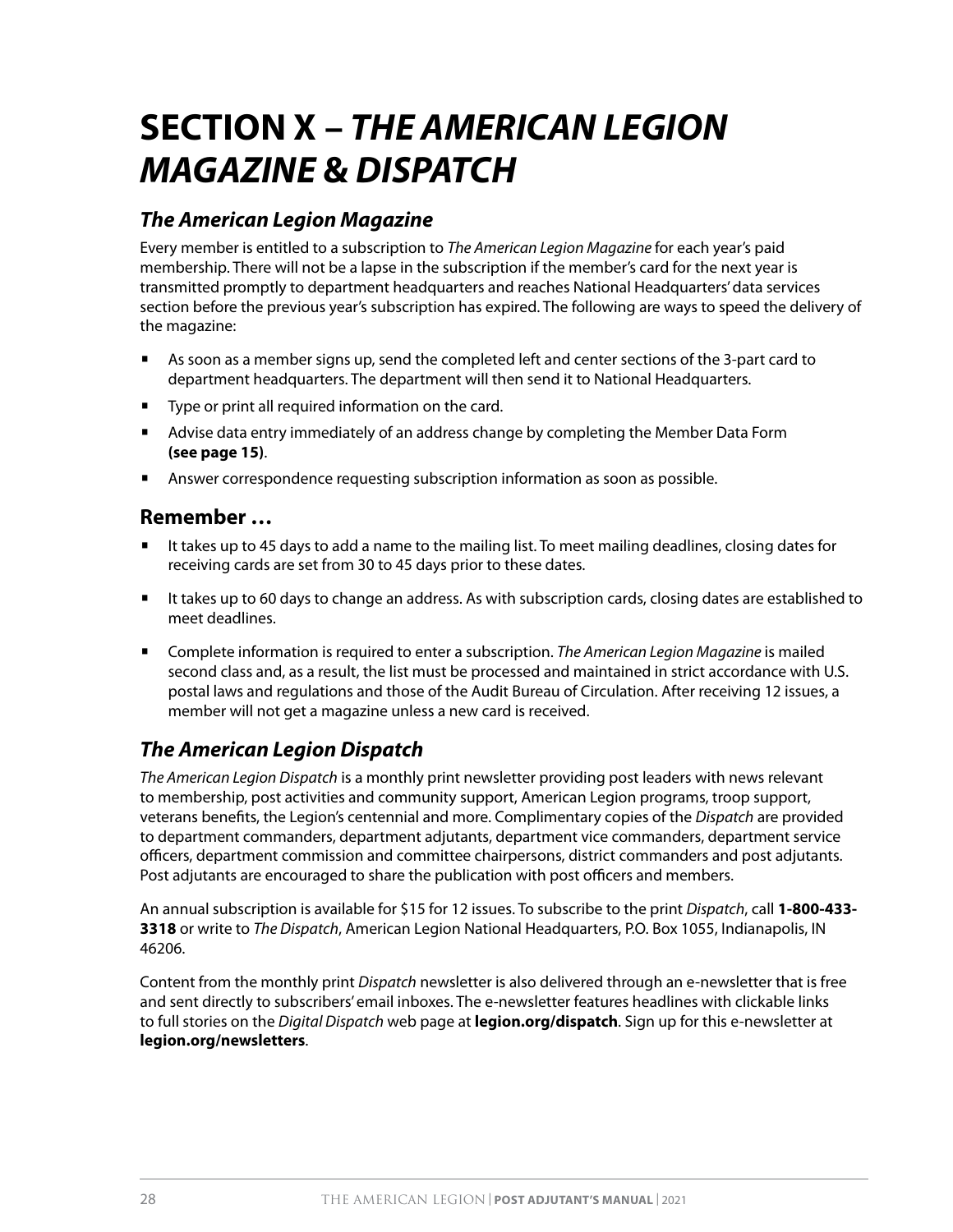### **SECTION XI – MILITARY AWARDS, DECORATIONS & RECORDS**

The American Legion receives many requests from Legionnaires and other veterans related to the National Personnel Records Center (NPRC) in St. Louis, ranging from information on lost military personnel and medical records to replacement military awards and decorations. Download the Standard Form 180 (SF 180) at **https://www.archives.gov/veterans/military-service-records/standard-form-180.html** or contact the National Archives and Records Administration (NARA) at **(866) 272-6272**.

Requests for the issuance or replacement of military service medals, decorations and awards should be directed to the specific branch of the military in which the veteran served. However, for Army Air Corps, Air Force and Army personnel, NPRC will verify the awards to which a veteran is entitled and forward the request with verification to the appropriate service for issuance of the medals.

Use NARA to create a customized order form to request information or military personnel records. You may use the system if you are a veteran or next of kin of a deceased former member of the military. The next of kin can be a surviving spouse who has not remarried, father, mother, son, daughter, sister or brother.

If you are not the veteran or next of kin, you must complete the SF 180. Submit a separate request (either SF 180 or letter) for each individual whose records are being requested.

#### **Presidential Memorial Certificate (PMC)**

The Presidential Memorial Certificate is an engraved paper certificate, signed by the president, to honor the memory of honorably discharged deceased veterans. The Department of Veterans Affairs (VA) administers the PMC program by preparing the certificates, which bear the president's signature and express the country's grateful recognition of the veteran's service in the U.S. Armed Forces. Eligible recipients include the deceased veteran's next of kin and loved ones. More than one certificate may be provided.

Eligible recipients, or someone acting on their behalf, may apply for a PMC in person at any VA regional office or by U.S. mail only. Requests cannot be sent via email. There is no form when requesting a PMC. Include a copy of the veteran's discharge and death certificate. Submit copies only, as VA cannot return original documents.

To request a PMC, fax the request and all supporting documents to **(800) 455-7143** or mail it to Presidential Memorial Certificates (41A1C), Department of Veterans Affairs, 5109 Russell Road, Quantico, VA 22134- 3903. For questions about the certificate you have received, a request you have already sent in or about the program in general, call **(202) 565-4964**.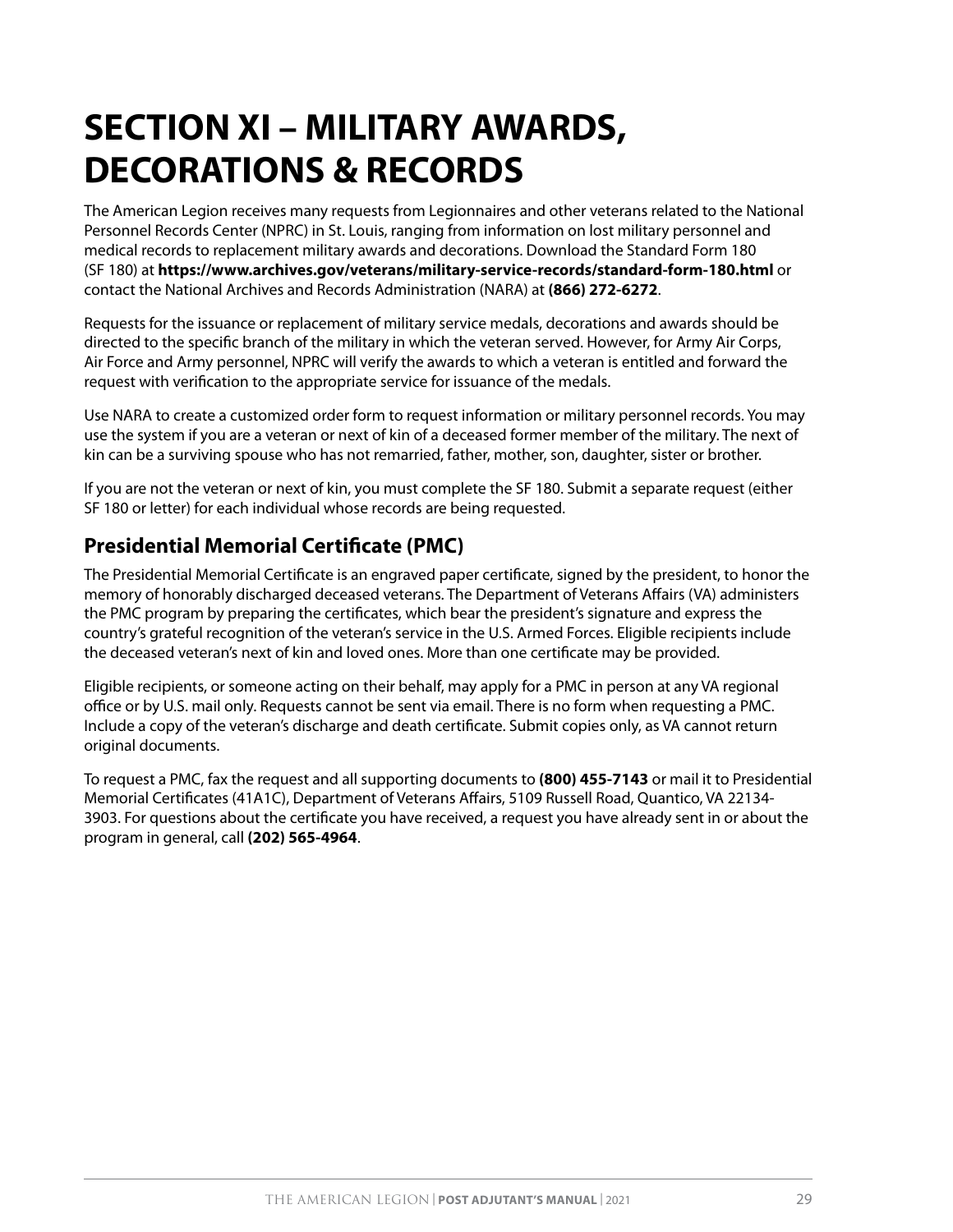### **QUICK REFERENCE GUIDE**

**AMMUNITION** See the *Officer's Guide and Manual of Ceremonies.* 

**BURIAL FLAGS** VA establishes eligibility. The local funeral director will assist you in obtaining a flag. Find more information online at **https://www.va.gov/burials-memorials/memorial-items/burial-flags/**.

**CONTINUOUS YEARS CERTIFICATES** National Headquarters issues certificates recognizing 50, 60 and 70 years of membership **(see page 11)**.

**CERTIFICATION OF OFFICERS** It is extremely important to provide the department with a list of all post officers immediately following their election. This must be done annually or whenever there is a change in officers.

**CHANGE OF CONTACT INFORMATION** Be sure to note any change of contact information (mailing, email, phone) for any member of the post by completing the Member Data Form or directly online through the post **myLegion.org** portal. Member information can also be updated at **https://www.legion.org/ membershipmanagement**.

**CONSTITUTION AND BY-LAWS** The American Legion National Constitution and By-laws are available for download at **legion.org/publications**.

**CUSTOMER SERVICE** National Headquarters' customer service division handles member inquiries from individual members, posts, districts and departments. Inquiries may be submitted in writing to American Legion Customer Service, 5745 Lee Road, Indianapolis, IN 46216. Customer Service can also be reached by phone at **(800) 433-3318** or **(317) 860-3111** between 8 a.m. and 4:15 p.m. EST Monday through Friday, by fax at **(317) 860-3130** or by email **cs@legion.org**. **Note***:* These contacts are not for issues related to Emblem Sales or **MyLegion.org**.

**EMBLEM SALES / SUPPLIES** Each post commander and adjutant receive a copy of the latest Emblem Sales catalog. Additional copies may be obtained from Emblem Sales online at **emblem.legion.org** or call toll free at **(888) 453-4466**.

**MYLEGION.ORG** Contact the MyLegion.org Support Team by phone at **(833) 253-9995**, fax at **(317) 860- 3131** or email at **mylegion@legion.org**.

**RESOLUTIONS** See the *Officer's Guide and Manual of Ceremonies*.

**RIFLES (CEREMONIAL)** See the *Officer's Guide and Manual of Ceremonies.* 

**SURPLUS MILITARY EQUIPMENT** See the *Officer's Guide and Manual of Ceremonies*.

#### **Disclaimer of liability**

The American Legion *Post Adjutant's Manual* ("guide") provides the reader with very general information about planning and conducting various programs. This guide is only intended to help assist volunteers and staff. With respect to information contained in this guide, neither The American Legion nor any of its officers, directors or employees make any warranty, express or implied, nor assume any legal liability or responsibility for the accuracy, completeness or usefulness of any information, apparatus, product or process implemented at the post or department level. This guide only constitutes general advice and recommendations for operations based on best practices. Information within the guide stating "shall or must" is based on federal law or federal/IRS regulations and mandates. All other items of information in this guide are general suggestions except for the National Constitution and By-Laws. This guide does not constitute any type of legal advice. If readers have any concerns about anything in this guide, they are strongly advised to contact their respective department and an attorney licensed in their state.

Please see 36 U.S.C. Section 21704: The Corporation (The American Legion) may provide guidance and leadership to organizations (departments) and local chapters (posts) ... but *may not control or otherwise influence the specific activities and conduct of such organizations (departments) and local chapters (posts)*. (emphasis added)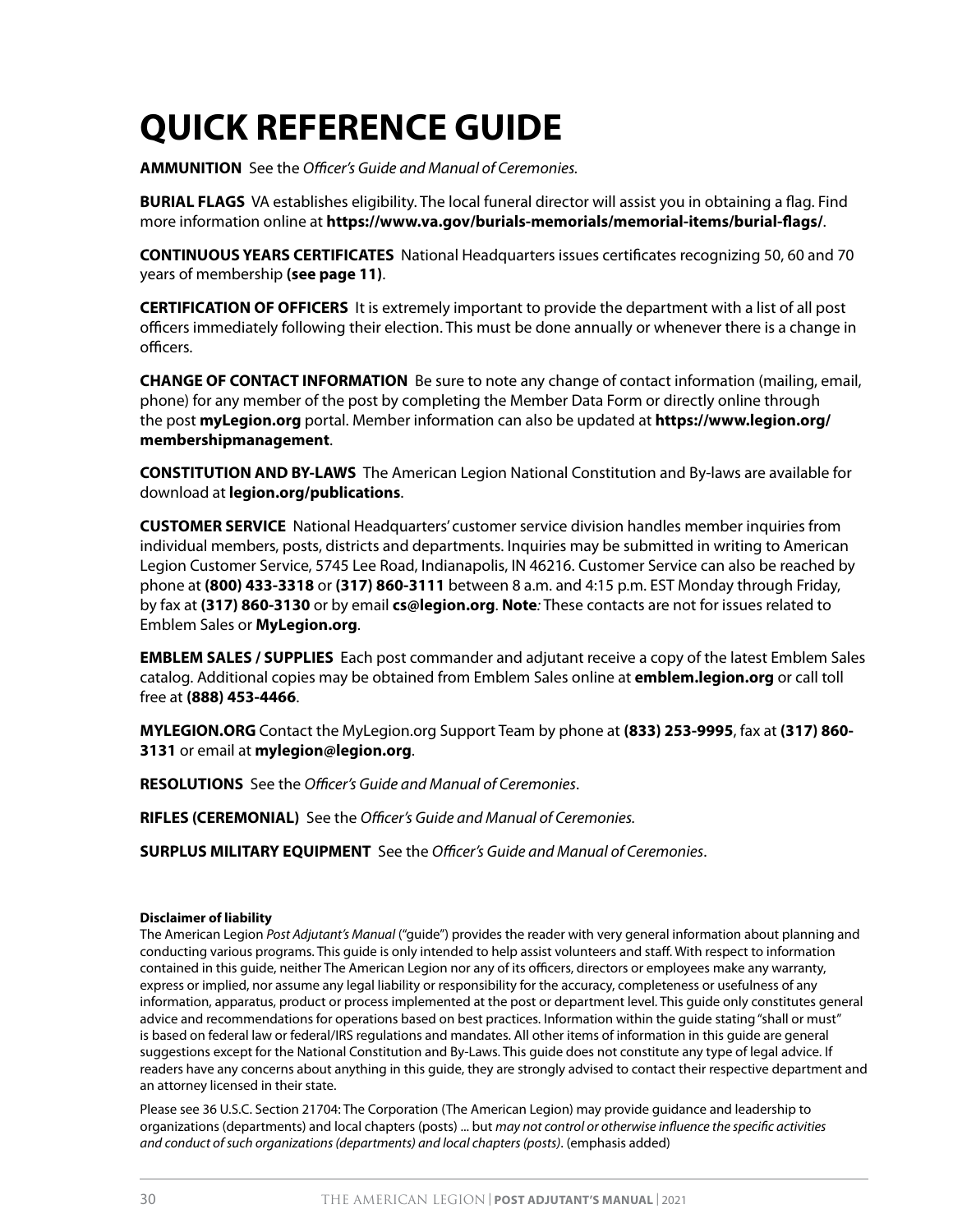In accordance with federal law and U.S. Department of the Treasury policy, this institution is prohibited from discriminating on the basis of race, color, national origin, age, or disability. To file a complaint of discrimination write to the Director, Office of Civil Rights and Diversity, 1500 Pennsylvania Avenue, NW, Washington, DC 20220. The Department of Treasury is an equal opportunity provider and employer.